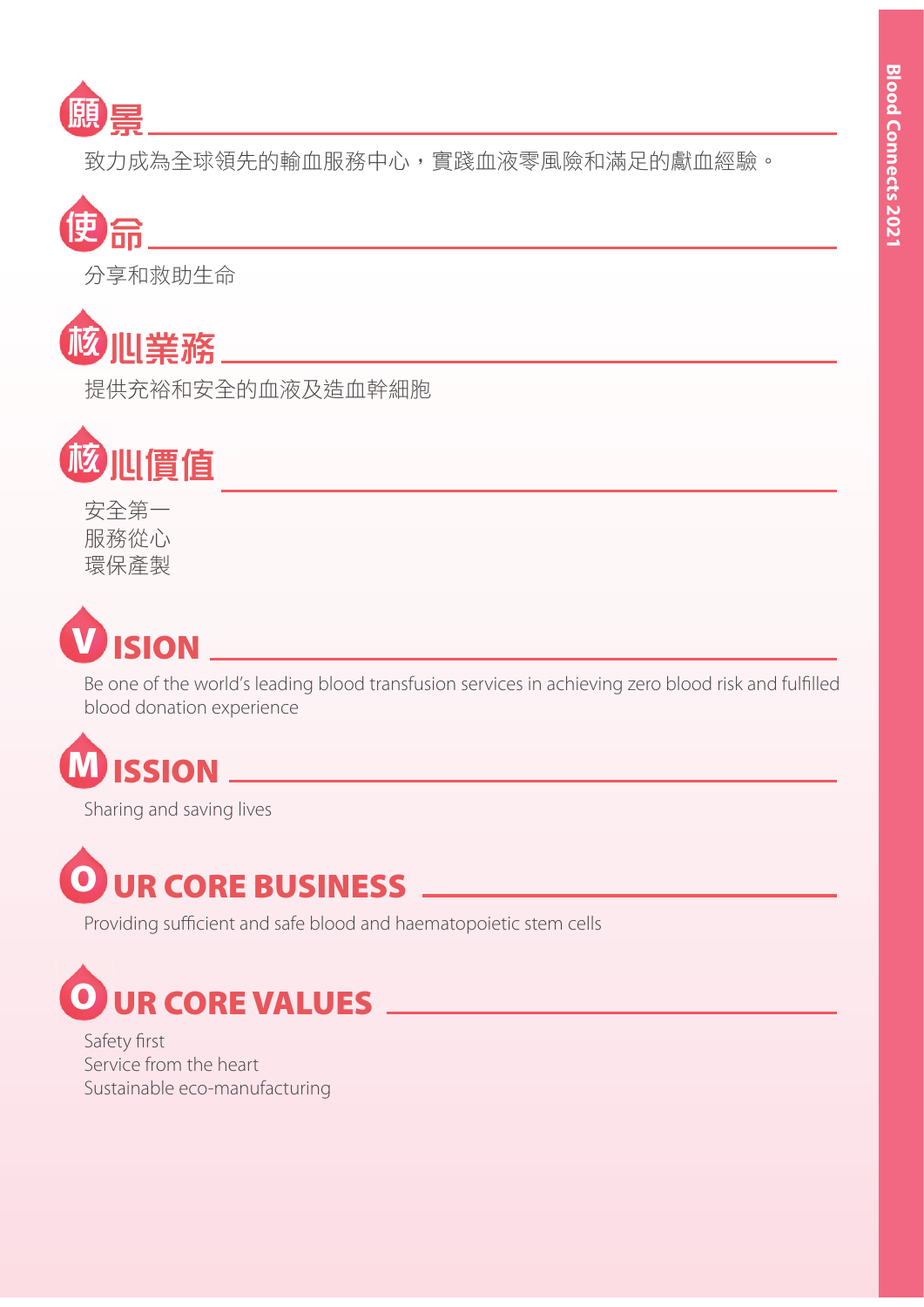# □夜及醫務總監報告 *Chief Executive & Medical Director's Report*

感謝您們多年的堅持,以捐而拯救生命!尤其在過去一年疫情之中施予對中心的信任與支 持,為無數危急病友及其家人帶來希望與祝福,星星點點的熱血是醫護的後盾,成就了救 急扶危的使命。

本年度捐血累積次數逹25次或其倍數的人十達3,633人,創歷年新高。您們對捐血的熱忱為 香港稀罕的血液供應發揮著重大貢獻。

年多以來儘管香港和中心受到多次嚴峻疫情的衝擊,仍有121,740名熱心的捐血者前來並成 功捐出204,808單位的血液,製成了420,293單位的血製品作臨床輸血治療之用。

中心年度的重點工作報告如下:

#### (一) 積極應對疫情,鞏固血液供應

- 新型冠狀病毒病疫情影響全球,社會停擺,血液收集工作在居家工作、停課及減少出 行等防疫措施下備受壓力,捐血站及流動隊收血暈大幅下跌。中心於逆境中致力維繫 各界夥伴,積極與各政府部門、商界、學界及各善心機構團體商討疫情下不同的合作 方案:配合滴時的宣傳及呼籲,而庫幸能在廣大市民的支持下保持穩定的而液供應。
- 面對疫情,中心遵行嚴謹防禦措施,市民進入捐血站需佩戴口罩,並先暈體温及消毒 雙手,站內設施亦加強消毒清潔。中心又鼓勵市民預約捐血以減少等候時間及避免人 群聚集。
- 抗疫路上,中心又與香港大學研究團隊合作推出「恢復血漿捐贈計劃」—— 由港大團 隊轉介2019冠狀病毒病康復者到中心進行血漿捐贈,中心專責收集、化驗及處理,狺 些恢復血漿對於用藥無效的重症病人,帶來新的希望。
- 抗疫期間市民多以社交平台、網絡新聞媒體獲取資訊,故中心特別加強與不同社交媒體 及平台的合作,加強互動,滴時更新疫情中與捐血相關的資訊,又大力推廣預約捐血, 減少人群於捐血場所聚集。中心去年更與社交平台Facebook合作推出「捐血情報站」, 向大眾提供捐血活動及捐血站最新資訊,同時亦會透過平台發布捐血呼籲訊息,期望透 渦有關網絡,提升公眾對無償捐血的關注,鼓勵更多市民加入捐血救人的行列。

#### (二)增加服務網絡,方便大眾捐血

- 全新服務點 —— 灣仔捐血站已於2021年4月正式投入服務,位處灣仔告士打道入境事 務大樓地下,交通便利,方便市民大眾預約捐血,亦歡抑核心商業區的私營企業及政 府機構等舉辦團體捐血活動。
- 由國際獅子總會中國港澳303區捐贈的流動捐血車繼續拓展社區網絡,疫情之下,穿梭 全港各區服務市民,停駐逾60個服務點,包括公園、商廈、商場、港鐵站、屋苑、大 學及中學等,自2019年投入服務以來,成功收集到超過14,000袋血液。展望下半年,中 心將添加一部全新流動捐血車,由中國銀行(香港)慷慨捐贈,旨在推動學界捐血服務與 数音丅作。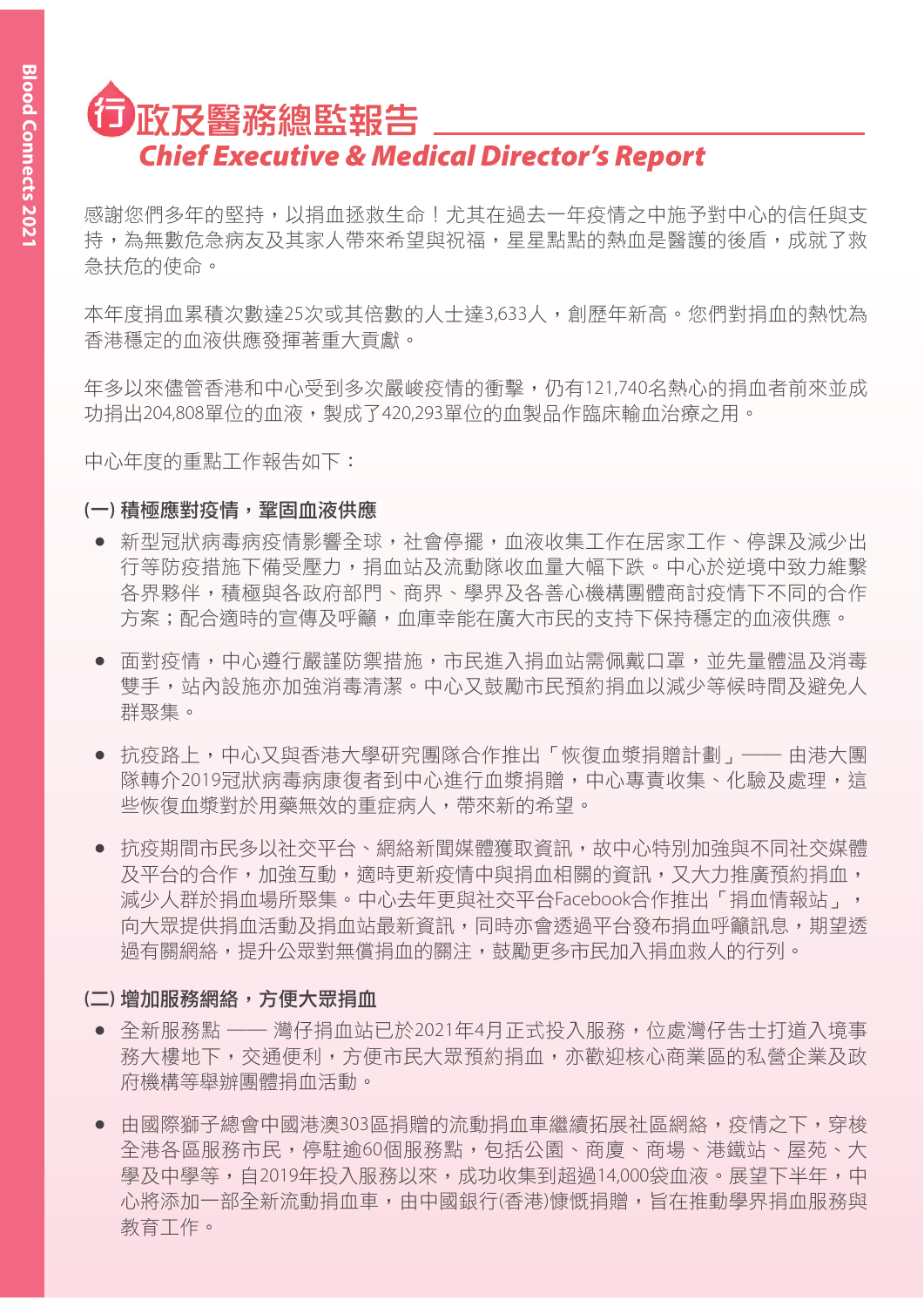#### (三) 推動捐血意識, 積極招攬新血

• 疫情之下,學界大多改以網上授課。中心因而與數間大學合作籌辦了網上互動捐血講 座,繼續推動提升年青一代的捐血意識。而在中學方面,中心於復課期間推出半天校 園捐血活動以配合學校的時間表;又推出捐血教材套及學界團體捐血計劃,鼓勵師生 及家長到各區捐血站捐血。

#### (四) 優化捐血體驗, 總部創新里程

- 京士柏總部擴建工程已大致完成,新翼大樓內各化驗室全面運作,設備及空間均有所 提升。總部大樓內各辦公宰亦陸續入伙,而總部捐血站則預計於年底前重開,為市民 提供捐血服務。
- 未來日子,中心將繼續推陳出新,強化電子預約及實時輪候等服務系統,務求以科技 提升捐血體驗,令捐血流程更便捷暢順。

中心的輸血服務將邁進七十周年,在此,我衷心感激一班上下齊心、充滿活力的團隊,全 年無休地同心堅守機構捐而救人的使命。中心亦感激各界友好協力支持,疫境同行,積極 參與、支持及宣傳捐血活動,並提供滴切的配套與支援。我再次感謝您們在充滿挑戰的一 年伸出援手,撐起了中心而庫,抓緊了搶救病人的機會,守護着香港的醫療系統。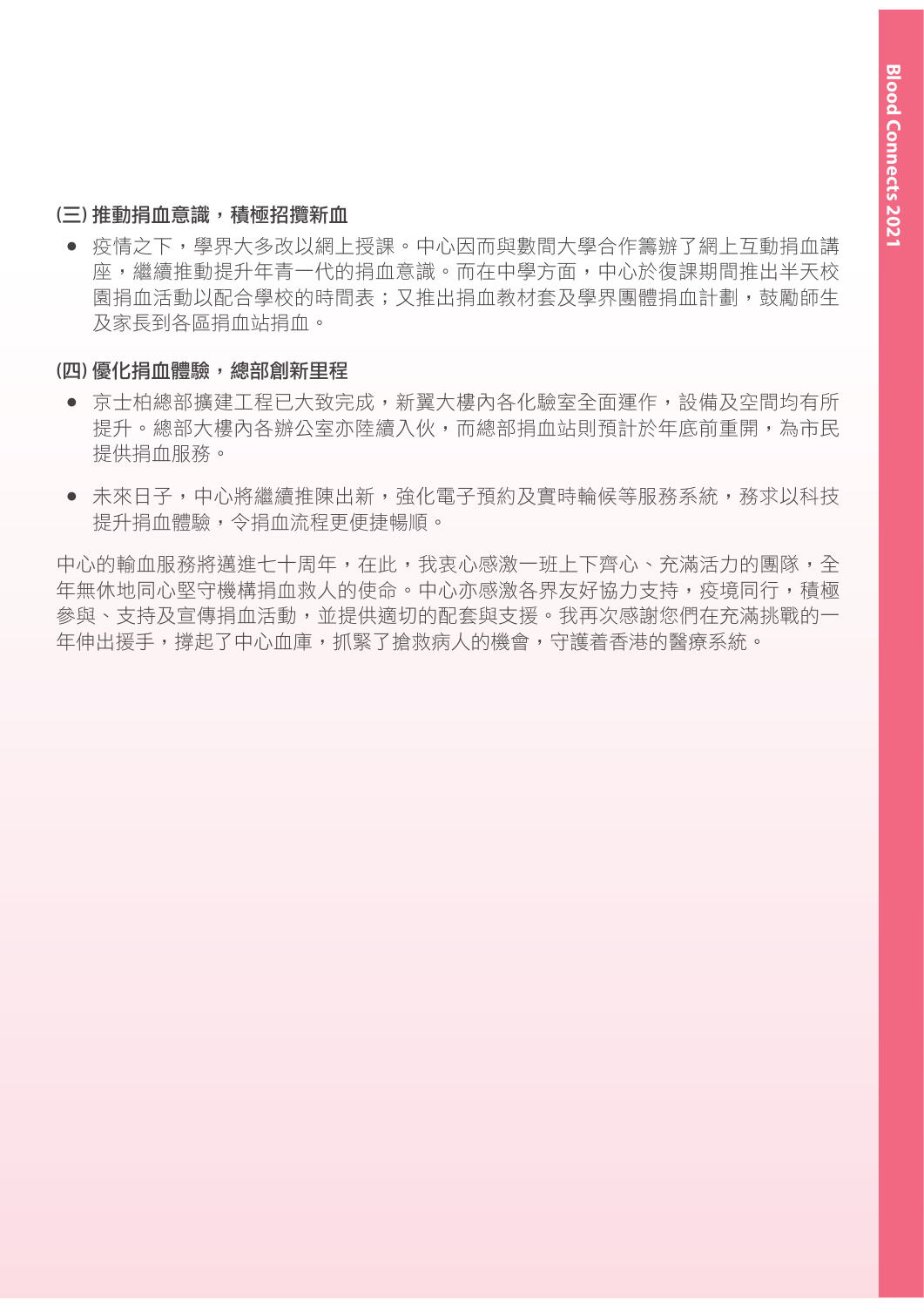# □夜及醫務總監報告 *Chief Executive & Medical Director's Report*

Thank you for your unfailing support to our life-saving mission throughout the years, especially for your continued trust on us during the COVID-19 pandemic. Your generous acts have brought hopes and blessings to many patients and their families, helped safeguarding the resilience of our healthcare system that enable many patients to continue receiving blood transfusion during their disease management.

In the year, a total of 3,633 donors gave blood 25 times or in its multiples, which hits the Hong Kong Red Cross Blood Transfusion Service (BTS) record. Your enthusiasm and perseverance to blood donation have contributed to a sustainable blood supply to our city.

Though the pandemic has posed unprecedented challenges to us in securing the city's blood supply, 121,740 donors managed to come forward and donated 204,808 units of blood, turning into 420,293 units of blood products for clinical treatment.

Below are some key highlights of the year.

### **(1) Secure a Stable Blood Supply amid the Pandemic**

- Amid the impact of COVID-19 pandemic, suspension of school, shifting to home office based work, precautious measures in public places etc., blood collection and donation have been affected significantly. The BTS was truly grateful for all the support rendered by partners from the government, commercial sectors, academia and many caring organizations. With proactive promotion, the BTS was blessed to receive positive responses from the public on the blood donation appeals to help maintaining a stable blood supply for the patients in need.
- The BTS had been exercising stringent measures to safeguard blood supply, safety and infection control. All donation venues are thoroughly disinfected, and donors are required to put on mask, check temperature and sanitize their hands before entering the donation area. The BTS also implements social distancing through scheduling donation time slots for donors.
- In the pursuit of a solution to combat COVID-19, BTS collaborated with the University of Hong Kong (HKU) to launch the 'Convalescent Plasma Donation Program'. Recovered patients were referred by HKU to the BTS for plasma donation. The Convalescent Plasma was then processed by the BTS for clinical use, bringing new hope for treating critically ill patients.
- The public relied heavily on social media and online news platforms for information amid the pandemic. Thus, the BTS had stepped up promotion via different social media platforms on blood donation related update such as e-booking to prevent crowd gathering at donor centres. The BTS also collaborated with the largest social media, Facebook, to launch the 'Blood Donation' feature that provides members of the public with the latest information on blood donation activities and details of donor centres. It also serves as a platform for blood donation appeals. The BTS aims to raise public awareness of the importance of voluntary blood donation through the social media platform to encourage members of the public to save lives by giving blood.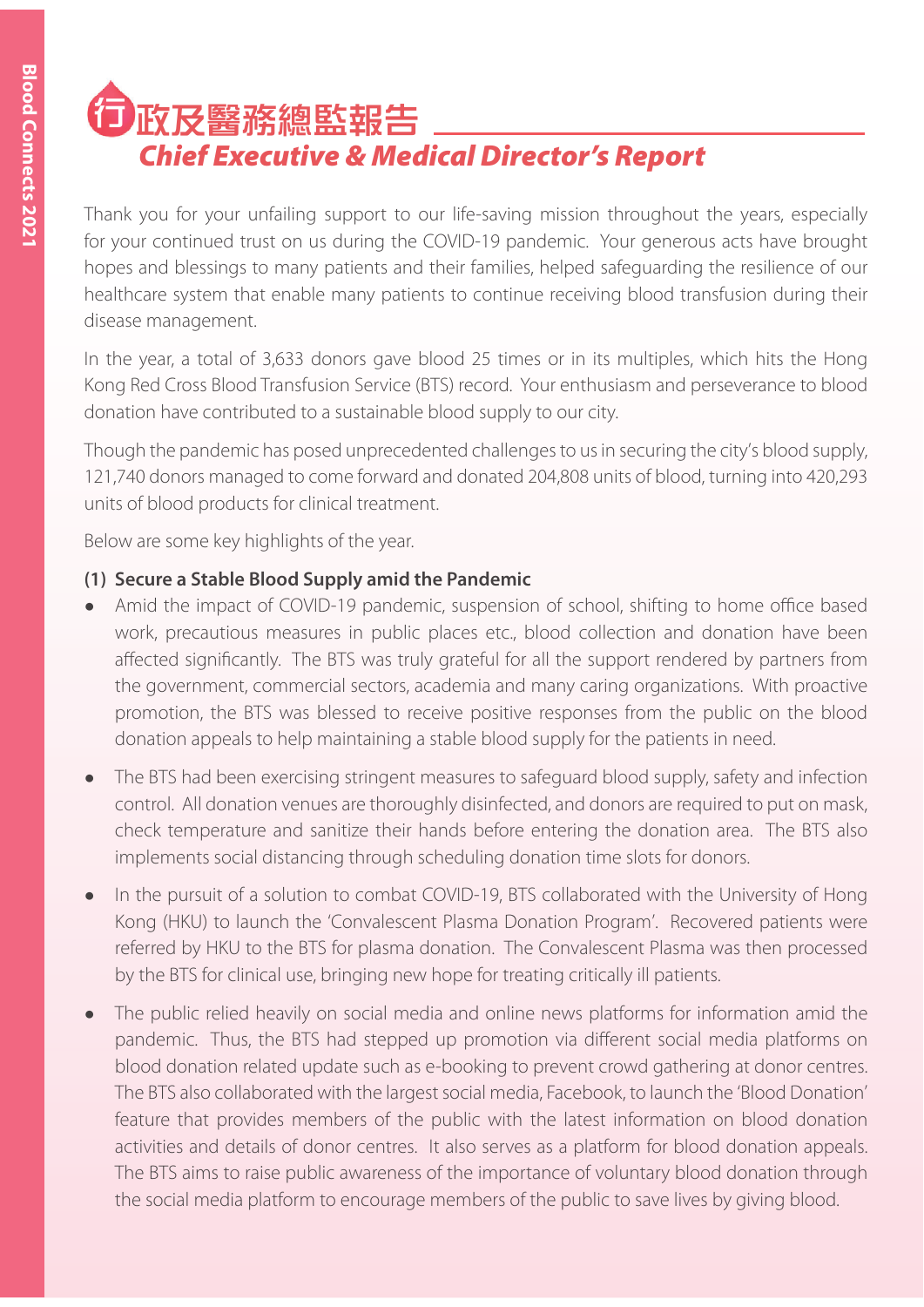### **(2) Extended Service Network for Community Outreach**

- Ɣ Our Wan Chai Donor Centre has been in service since April 2021. Located at the Ground Floor of Immigration Tower on Gloucester Road, the new donor centre would facilitate group donation events of public and private organisations in the central business district, as well as blood donation appointment for individual donors.
- The blood donation vehicle donated by the Lions Clubs International District 303, Hong Kong & Macao, China, served as an extended service arm for the BTS in enhancing our mobility of blood collection across a wider community network. Amid the pandemic, the vehicle continued to reach out to over 60 parking spots, including parks, commercial buildings, shopping malls, MTR stations, housing estates, schools and universities, collecting over 14,000 units of blood since its launch in 2019. Looking ahead, another mobile donation vehicle generously donated by the Bank of China (Hong Kong), will be in service and aims at promoting education and young donor recruitment.

### **(3) Enhance Awareness and Recruit New Blood**

With the switch of online teaching under the pandemic, the BTS worked with universities to provide the students with interactive thematic webinars on blood donation. Meanwhile, halfday blood donation drives were arranged to fit the half-day schedule of secondary schools. A web-based education resource kit together with the 'School Group Donation Campaign' were launched to encourage students, teaching staff and parents to donate blood at the donor centres.

## **(4) New Headquarters and Enhanced Donation Experience**

- The expansion and renovation of the King's Park Headquarters are approaching its completion. Both the environment and equipment are upgraded and all laboratories are working in full swing. Offices of individual department will gradually move into the new building and the Headquarters Donor Centre is expected to resume service by the end of 2021.
- Ɣ Looking forward, we strive to provide an enhanced blood donation experience by strengthening our e-booking and real time queuing system, endeavor to serve donors better with greater technologies.

As the BTS is approaching the 70<sup>th</sup> anniversary of blood transfusion service, I would like to take this opportunity to thank my dedicated team in upholding our life-saving mission. We are sincerely grateful for our community partners of different sectors, for their unfailing support during the pandemic. My heartfelt gratitude goes to each and every one of you who have contributed in the great and noble work of saving lives. May we continue to stand united in the challenging times and safeguard the healthcare system of Hong Kong.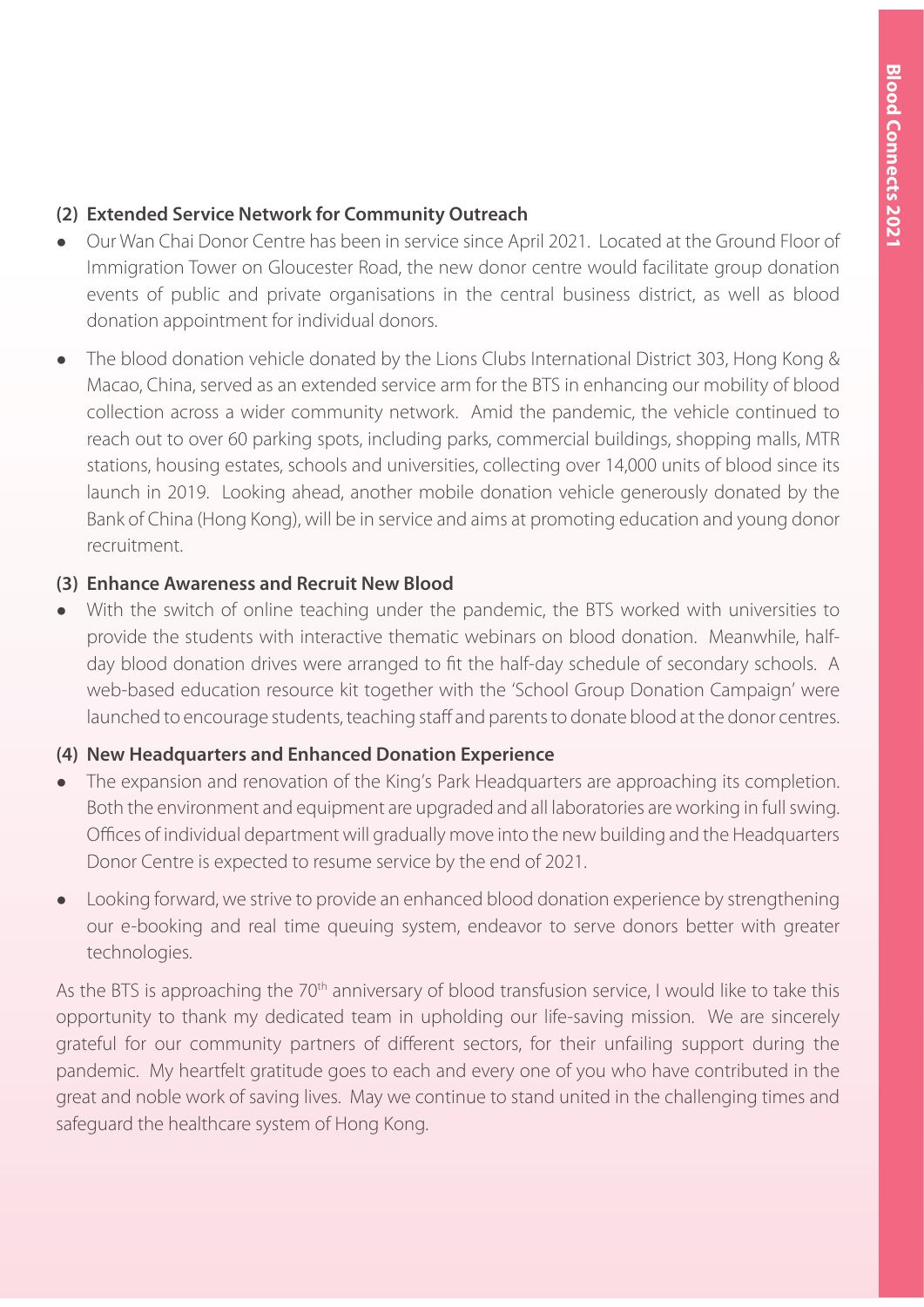

# $2020$   $^{\rm \tiny \textbf{f\#}\ddot{\textbf{g}}\ddot{\textbf{g}}\ddot{\textbf{g}}\ddot{\textbf{g}}\ddot{\textbf{g}}\textbf{g}}$   $204,808$   $^{\rm \textbf{f\#}\ddot{\textbf{g}}\ddot{\textbf{g}}\textbf{g}}_{\textbf{units}}$

二零一一年至二零二零年血液收集量 Blood Collection Data from 2011 to 2020



血型分佈 Blood Group Distribution

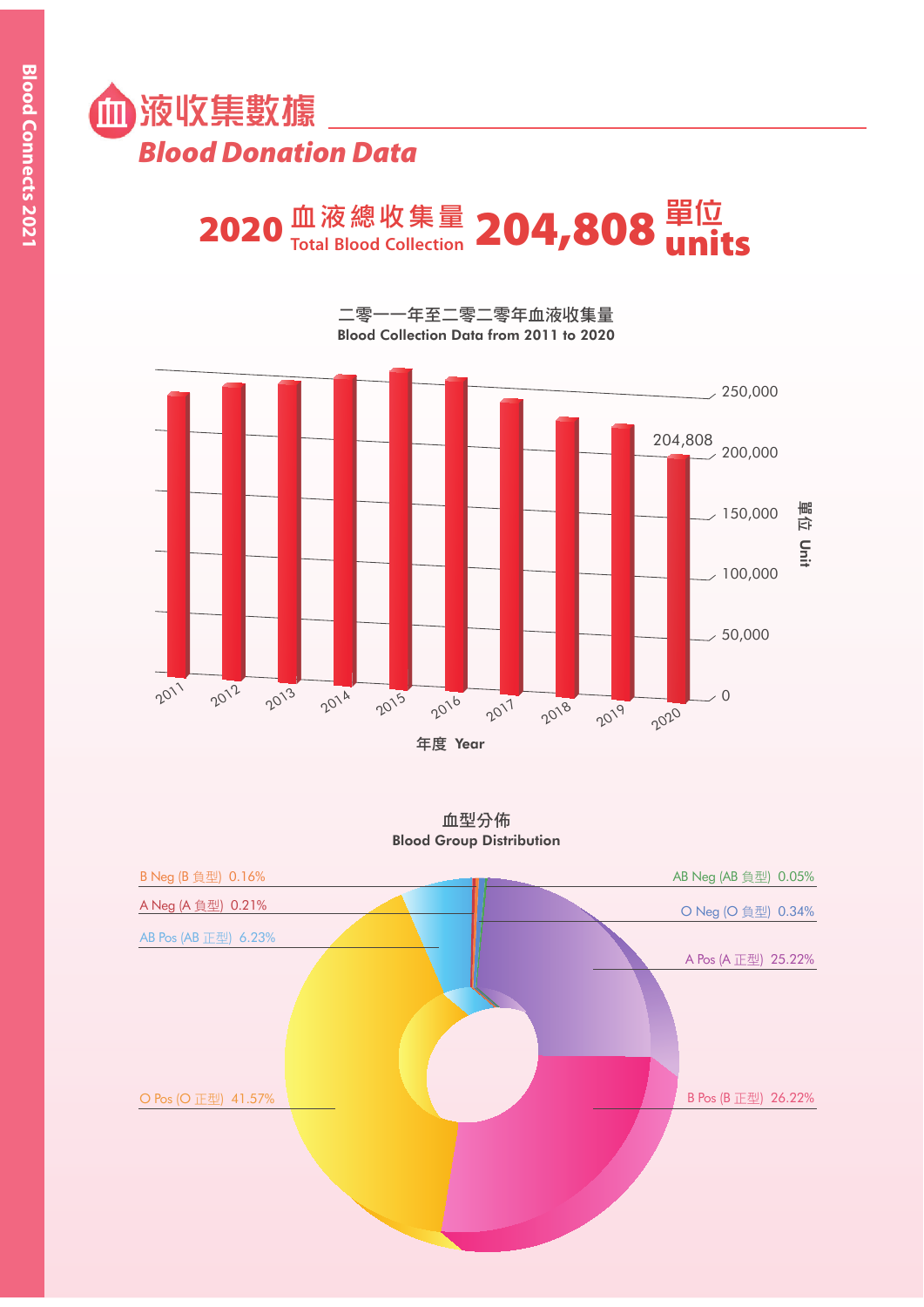## ᖥ ᩚᰭစཀႸᎄᖽჽፘ *Congratulations to Multiple Times Donors in the Past Year* **2021**

 $\triangleright$  675  $\frac{\pi}{2}$ 李兆楠先生

- $\triangleright$  650  $\vec{a}$ 黃志堅先生
- $\blacktriangleright$  600  $\vec{x}$ 何文龍先生

 $\triangleright$  575  $\vec{x}$ 梁億偉先生

- $\triangleright$  550  $\frac{\pi}{2}$ 陳志堅先生 馬顯光先生
- $\triangleright$  525  $\vec{m}$ 陳偉成先生 壟志偉先生 李擎天先生
- $\triangleright$  500  $\frac{\pi}{3}$ 何定康先生 潘素卿女士 薛錦源先生

 $\blacktriangleright$  475  $\vec{x}$ 陳家輝先生 鄭志文先生 張國雄先生 覃業成先生 何志成先生 簡培宏先生 廖振康先生 莫志鑣先生 潘 舉先生 黃金湛先生 黃偉豪先生  $\blacktriangleright$  450  $\frac{\pi}{3}$ 

劉國洋先生  $\blacktriangleright$  425  $\vec{x}$ 張劍倫先生 趙明德先生

黎靜嫺小姐 梁德富先生 李志強先生 羅景常先生 謝育朋先生

- $\blacktriangleright$  400  $\vec{x}$ 張鑑韜先生 禤劍豪先生 高兆昌先生 李顯達先生 梁永軒先生 潘麗潔小姐
- $\blacktriangleright$  375  $\vec{m}$ 陳志聰先生 張凱琳女十 仇志恒先生 夏鎮龍先生 杜知任先生 黃展樑先生
- $\blacktriangleright$  350  $\vec{m}$ 陳競翔先生 關少蓮女十 羅薏穎女士 黃幸福先生 黃德明先生
- $\triangleright$  325  $\frac{\pi}{\text{times}}$ 車婉媚女十 朱偉光先生 江育德先生 林智傑先生 劉彥麟先生 潘兆祥先生
- $\triangleright$  300  $\vec{x}$ 陳兆豐先生 陳遠佳先生 鍾永成先生 蘇志堅先生 曾競業先生 丘志財先生

 $\triangleright$  275  $\frac{R}{\text{times}}$ 陳國華先生 許毅遜先生 羅爵倫先生 王金山先生 殷志安先生 楊志偉先生 楊子建先生 楊明輝先生 余偉堅先生  $\triangleright$  250  $\vec{x}$ 朱鎮洲先生 葉偉官先生 梁子恒先生 歐浩明先生 胡民輝先生 蘇頌樑先生 黃國傑先生 黃偉建先生  $\blacktriangleright$  225  $\vec{x}$ 陳楚令先生 陳俊岳先生 陳 忠先生 鍾天葵先生 高誌樫先生 關英豪先生 李柏恒先生 梁文傑先生 李劍輝先生 吳卓雄先生 謝國基先生  $\blacktriangleright$  200  $\frac{\pi}{2}$ 周卓堯先生 鄭偉雄先生 程兆華先生 蔡誌恩先生 許玉麟先生 關麗娟小姐

賴志華先生

林錦華先生 劉克能先生 羅三娣先生 李志邦先生 梁國治先生 李健平先生 李英賢先生 羅鼎文先生 吳競濤先生 鄧承啟先生 黃健榮先生 黃國駿先生 袁立言先生  $\triangleright$  175  $\vec{x}$ 區永豪先生 陳啟堯先生 陳國豪先生 陳少棠先生 陳偉雄先生 張成浦先生 蔡榮基先生 周光達先生 何雲修先生 洪錦豐先生 葉志傑先生 顧宏發先生 關靜嫻女十 劉錫滔先生 李志豪先生 李展濤先生 李大明先生 駱俊樺先生 梅逸聰先生 童家亮先生 曾澤文先生 温國降先生 王富江先生 黃健耀先生 姚錦權先生 甄遂威先生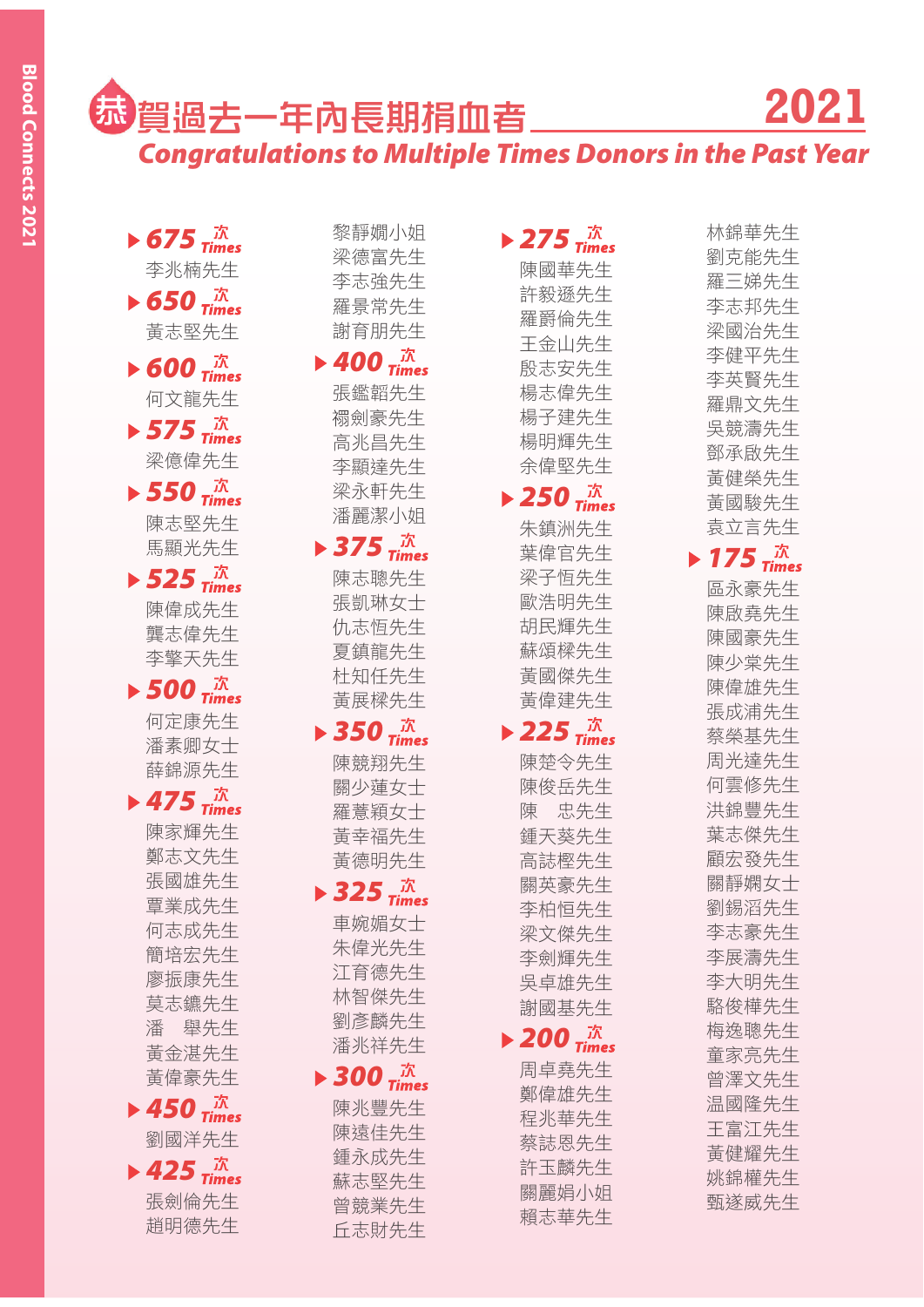| 150 $\vec{a}$ $\vec{b}$ | 杜天朗先生                                                | 劉志華先生 | 徐文勝先生                                                |
|-------------------------|------------------------------------------------------|-------|------------------------------------------------------|
|                         | 謝永剛先生                                                | 劉漢良先生 | 尹海華先生                                                |
| 陳向國先生                   | 崔偉文先生                                                | 劉高麒先生 | 尹裕坤先生                                                |
| 陳浩坪先生                   | 黃漢林先生                                                | 羅志強先生 | 王忠信先生                                                |
| 陳嘉傑先生                   | 黃國權先生                                                | 羅家裕先生 | 黃學之先生                                                |
| 陳建生先生                   | 黃舜明先生                                                | 羅紹榮先生 | 黃諾彥先生                                                |
| 陳景亮先生                   | 鄔志興先生                                                | 李富傑先生 | 云先生<br>黃                                             |
| 陳文益先生                   | 袁添柏先生                                                | 李敬雄先生 | 黃永權先生                                                |
| 陳永光先生                   | 袁耀明先生                                                | 李佰衡先生 | 黃永麟先生                                                |
| 陳泳良先生                   | 容菖蔚先生                                                | 李玉華先生 | 黃煥強先生                                                |
| 鄭國盛先生                   | 容振華先生                                                | 梁志強先生 | 胡啟輝先生                                                |
| 張卓倫先生                   |                                                      | 梁文發先生 | 鄔永泉先生                                                |
| 張錦添先生                   | $\blacktriangleright$ 125 $\frac{\pi}{\text{times}}$ | 梁永全先生 | 葉世豪先生                                                |
| 曹灼偉先生                   | 歐錫輝先生                                                |       | 楊志文先生                                                |
| 徐昌傑先生                   | 陳家輝先生                                                | 李鎮光先生 |                                                      |
| 何浩傑先生                   | 陳啟初先生                                                | 李宗奮先生 | 楊仲佳先生                                                |
| 賀文偉先生                   | 陳錦全先生                                                | 廖國標先生 | 楊景皓先生                                                |
| 何偉業先生                   | 陳錦輝先生                                                | 羅志明先生 | 楊鋭輝先生                                                |
| 康浩章先生                   | 陳廣良先生                                                | 盧浩基先生 | 葉伯恒先生                                                |
| 許丹揚先生                   | 陳立新先生                                                | 盧金霖先生 | $\blacktriangleright$ 100 $\frac{\pi}{\text{times}}$ |
| 葉浩青先生                   | 陳子樂先生                                                | 魯德雄先生 | 歐子華先生                                                |
| 簡志明先生                   | 陳潤強先生                                                | 盧永雄先生 | 陳雅薇女士                                                |
| 鄺兆銘先生                   | 鄭智斌先生                                                | 羅國強先生 | 陳翠瑤小姐                                                |
| 鄺德志先生                   | 鄭兆亮先生                                                | 呂錦華先生 | 陳振雄先生                                                |
|                         | 張志成先生                                                | 呂時生先生 |                                                      |
| 賴國良先生<br>賴尚信先生          | 張德光先生                                                | 林國基先生 | 陳進民先生                                                |
|                         |                                                      | 馬家祺先生 | 陳從興先生                                                |
| 林銘成先生                   | 蔣偉光先生                                                | 馬宏光先生 | 陳大偉先生                                                |
| 林偉耀先生                   | 趙堅鋼先生                                                | 毛迪彪先生 | 陳嘉明先生                                                |
| 劉漢文先生                   | 趙冠斌先生                                                | 伍慶文先生 | 陳嘉言先生                                                |
| 劉家豪先生                   | 朱偉康先生                                                | 吳冠文先生 | 陳嘉榮先生                                                |
| 劉建均先生                   | 朱祐發先生                                                | 伍偉傑先生 | 陳健明先生                                                |
| 劉堅信先生                   | 徐子棠先生                                                | 彭聲輝先生 | 陳敬忠先生                                                |
| 李貴華先生                   | 霍僑光先生                                                | 鮑嘉偉先生 | 陳桂新先生                                                |
| 李耀祖先生                   | 霍紹初先生                                                | 潘明昌先生 | 樂先生<br>陳                                             |
| 梁朝樞先生                   | 方柏康先生                                                | 潘柏倫先生 | 陳文忠先生                                                |
| 梁健忠先生                   | Mr. HIERSEMENZEL Andreas P H J C                     | 潘永鴻先生 | 陳文綱先生                                                |
| 梁國權先生                   | 何志超先生                                                | 冼澤昌先生 | 陳明貴先生                                                |
| 梁秉鎏先生                   | 何樹江先生                                                | 邵振華先生 | 陳炳權先生                                                |
| 梁巽宇先生                   | 葉鋭光先生                                                | 譚錦輝先生 | 陳泰生先生                                                |
| 廖永寶先生                   | 詹子超先生                                                | 譚子佳先生 | 陳維烈先生                                                |
| 陸志明先生                   | 茹國輝先生                                                | 譚永昌先生 | 陳偉麟先生                                                |
| 馬仲明先生                   | 簡俊達先生                                                |       | 陳永豪先生                                                |
| 麥鶴僑先生                   | 江耀輝先生                                                | 鄧龍彪先生 | 陳耀國先生                                                |
| 伍榮炎先生                   | 黎厚盛先生                                                | 曾建雄先生 | 陳旭春先生                                                |
| 潘立群先生                   | 賴建誠先生                                                | 曾麗嫻女士 | 陳傳禮先生                                                |
| 蕭浩廷先生                   | 黎國源先生                                                | 曾子輝先生 | 鄭漢佳先生                                                |
| 蘇永長先生                   | 林少華先生                                                | 曾偉帆先生 | 鄭文鋒先生                                                |
| 譚偉文先生                   | 林偉平先生                                                | 謝偉忠先生 |                                                      |
|                         |                                                      |       |                                                      |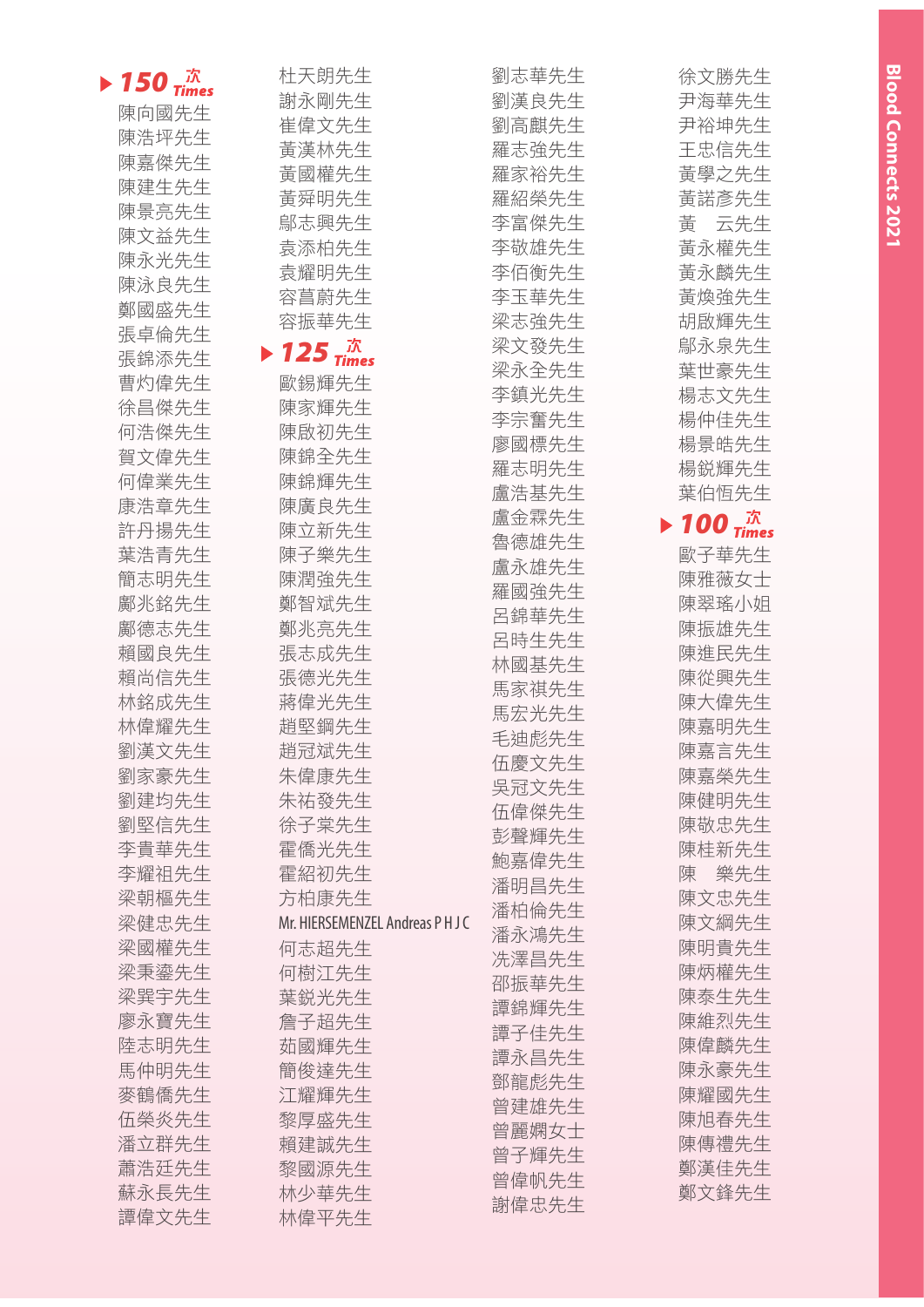| 鄭小寶小姐    | 賴偉忠先生 | 梁耀宗先生 | 鄧子俊先生    |
|----------|-------|-------|----------|
| 鄭達駿先生    | 黎欣泰先生 | 廖浩賢先生 | 鄧振豪先生    |
| 鄭偉權先生    | 林志偉先生 | 李俊賢先生 | 鄧仲輝先生    |
| 張瑞興先生    | 林駿雄先生 | 李良學先生 | 鄧<br>明先生 |
| 張志豪先生    | 林家輝先生 | 李博文先生 | 鄧宏基先生    |
| 張自健先生    | 林擎龍先生 | 李世昌先生 | 鄧永康先生    |
| 張展千先生    | 林國強先生 | 李兆祥先生 | 涂泰來先生    |
| 張孝平先生    | 林樹根先生 | 李宏生先生 | 杜家禧先生    |
| 張金滿先生    | 林兆鴻先生 | 廖煜志先生 | 杜偉棠先生    |
| 張兆林先生    | 林偉鍵先生 | 柳勤發先生 | 曾國林先生    |
| 張思縈女士    | 林玉華女士 | 盧智強先生 | 曾國棟先生    |
| 勝先生<br>戰 | 劉志偉先生 | 羅自立先生 | 曾偉忠先生    |
| 程錦榮先生    | 劉佐豪先生 | 羅耀榮先生 | 謝德明先生    |
| 趙文龍先生    | 劉俊文先生 | 羅宇豪先生 | 崔啟業先生    |
| 趙偉強先生    | 劉家強先生 | 羅旭堃先生 | 徐沛家先生    |
| 周晞嵐小姐    | 劉錦洪先生 | 盧德駒先生 | 杜錦東先生    |
| 周嘉俊先生    | 劉嘉熙先生 | 呂莊文先生 | 尹景隆先生    |
| 周錦華先生    | 劉國權先生 | 呂詩韻女士 | 尹利權先生    |
| 周淑明小姐    | 劉德雄先生 | 陸偉恒先生 | 韋少力小姐    |
| 崔毅賢先生    | 劉偉倫先生 | 馬澤華先生 | 黃頌詩先生    |
| 崔家豪先生    | 劉恩樂先生 | 馬嘉俊先生 | 黃秋杏女士    |
| 徐健輝先生    | 羅子南先生 | 麥保華先生 | 黃卓峯先生    |
| 鍾子康先生    | 羅金標先生 | 麥偉業先生 | 黃志明先生    |
| 偉先生<br>鏈 | 李尉瑜女士 | 麥燕珍女士 | 黃志華先生    |
| 方巧兒女士    | 李志恒先生 | 繆瑞昌先生 | 黃金成先生    |
| 馮俊傑先生    | 李智禮先生 | 巫偉明先生 | 黃建麟先生    |
| 馮偉光先生    | 李家強先生 | 莫志超先生 | 王良琨先生    |
| 馮穎晴女士    | 李建輝先生 | 莫耀華先生 | 黃文昌先生    |
| 侯穎聰先生    | 李竟衡先生 | 梅日耀先生 | 王美琴女士    |
| 何志恒先生    | 利國偉先生 | 蒙賜偉先生 | 黃銘業先生    |
| 何頌民先生    | 李禮樂先生 | 吳祖維先生 | 黃秉豪先生    |
| 何紅城女士    | 李朗陞先生 | 吳嘉俊先生 | 黃德偉先生    |
| 何紹贄先生    | 李百濠先生 | 吳劍華先生 | 黃子剛先生    |
| 許建偉先生    | 李守敦先生 | 吳國維先生 | 黃偉俊先生    |
| 許道權先生    | 李秀娟女士 | 吳柏熹先生 | 黃偉康先生    |
| 孔永明先生    | 李詠康先生 | 吳燦華小姐 | 黃偉明先生    |
| 詹偉雄先生    | 李永強先生 | 顏偉倫先生 | 黃永康先生    |
| 高偉健先生    | 李耀光先生 | 彭紹銓先生 | 黃<br>英女士 |
| 鄺潮萍女士    | 梁慶達先生 | 潘國華先生 | 胡月玲女士    |
| 甘偉潮先生    | 梁曙光先生 | 岑永德先生 | 任錦輝先生    |
| 孔銘韜先生    | 梁錦華先生 | 岑洛嘉先生 | 楊儉生先生    |
| 關澤銘先生    | 梁國強先生 | 冼偉賢女士 | 楊家文先生    |
| 鄺家偉先生    | 梁迺剛先生 | 蕭亮生先生 | 楊錦堅先生    |
| 鄺國英先生    | 梁偉剛先生 | 蘇慶輝先生 | 楊國華先生    |
| 鄺偉倫先生    | 梁惠文先生 | 譚國義先生 | 楊文樂先生    |
| 黎流波先生    | 梁偉仁先生 | 譚政堃先生 | 楊耀成先生    |
| 黎滿坤先生    | 梁永樂先生 | 譚永燦先生 | 余適戎先生    |
| 黎紹球先生    | 梁仁傑先生 | 陳汶滎先生 | 袁澤生先生    |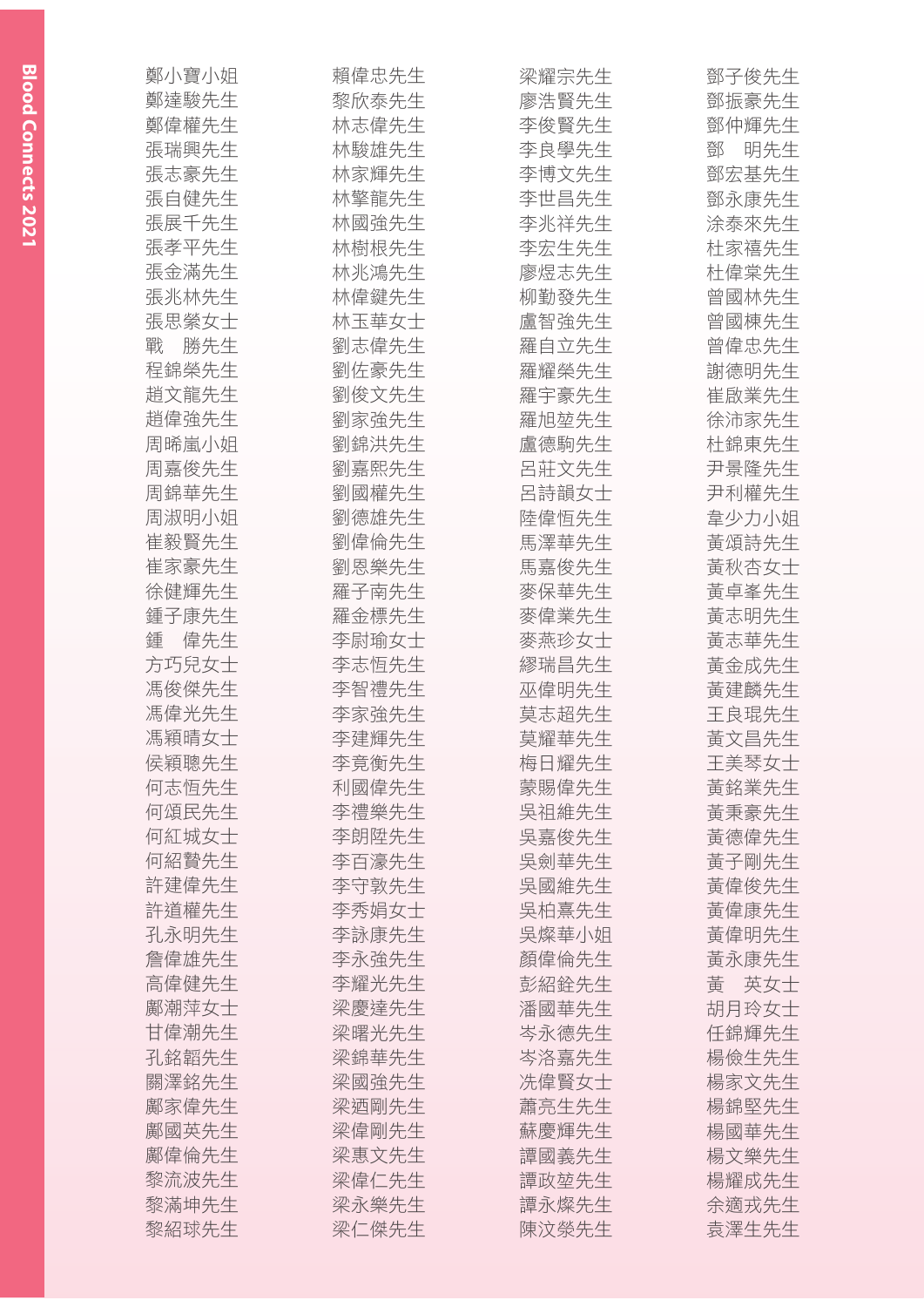| 袁國偉先生        | 陳耀明先生 | 周偉傑先生                       | 郭華珍女士 |
|--------------|-------|-----------------------------|-------|
| 源廣賢先生        | 陳婉碧女士 | 周慧萍女士                       | 鄺智傑先生 |
| 徐家祥先生        | 陳玉龍先生 | 周耀華先生                       | 黎志軒先生 |
| 75 $\vec{x}$ | 陳潤媚女士 | 朱麗霞女士                       | 黎展偉先生 |
|              | 陳潤有先生 | 朱宏淇先生                       | 黎家仁先生 |
| 歐晶堯女士        | 周志輝先生 | 朱永泉先生                       | 黎國容先生 |
| 區振華先生        | 周欽強先生 | 徐思遠先生                       | 黎子勤先生 |
| 區鳳欣女士        | 鄒綺玲女士 | 鍾南山先生                       | 黎詠雄先生 |
| 陳湛揚先生        | 鄭啓智先生 | 鍾偉邦先生                       | 林志鋒先生 |
| 陳志光先生        | 鄭潔玲女士 | 鍾永基先生                       | 林鳳玲女士 |
| 陳駿雄先生        | 鄭惠業先生 | 樊偉明先生                       | 林浩仁先生 |
| 陳俊賢先生        | 鄭宏忍先生 | 范榮昌先生                       | 林儉華先生 |
| 陳鍾榮先生        | 張志華先生 | 霍國明先生                       | 藍建基先生 |
| 陳仲賢先生        | 張志榮先生 | 傅偉倫先生                       | 林貫玄先生 |
| 陳富安先生        | 張發雄先生 | 馮志輝先生                       | 林蘭貞女士 |
| 陳曉志先生        | 張曉君小姐 | 馮志雄先生                       | 林文浩先生 |
| 陳浩泉先生        | 張曉霖先生 | 馮金城先生                       | 林寶輝先生 |
| 陳凱健先生        | 張漢成先生 | Ms. GAGGINO Gisele Isabella | 林紹棠先生 |
| 陳漢榮先生        | 張家威先生 | 侯偉賢先生                       | 林兆陽先生 |
| 陳佳酉先生        | 張紀榮先生 | 何昌儀先生                       | 林維新先生 |
| 陳錦強先生        |       |                             |       |
| 陳錦明先生        | 張國偉先生 | 何爵儒先生                       | 林允棠先生 |
| 陳金有先生        | 張國和先生 | 何家昌先生                       | 林煥娥女士 |
| 陳競進先生        | 張立成先生 | 何嘉熾先生                       | 林易縉先生 |
| 陳國雄先生        | 張毅明先生 | 何麗萍女士                       | 林玉霞女士 |
| 陳國榮先生        | 張沛揚先生 | 何文光先生                       | 林育群先生 |
| 陳國英先生        | 張事興先生 | 何華日先生                       | 劉錦龍先生 |
| 陳文釗先生        | 張偉基先生 | 何玉娟女士                       | 劉國澄先生 |
| 陳文堅先生        | 張瑋麒先生 | 韓志剛先生                       | 劉國仁先生 |
| 陳文亮先生        | 張瑋霖先生 | 許錦成先生                       | 劉滿堂先生 |
| 銘先生<br>陳     | 張偉明先生 | 許國聲先生                       | 柳秀生先生 |
| 陳霧田先生        | 張偉業先生 | 許增雄先生                       | 劉紹良先生 |
| 陳立銘先生        | 張榮光先生 | 孔柑華先生                       | 劉達榮先生 |
| 陳 岩先生        | 招永權先生 | 孔國雄女士                       | 劉衛文先生 |
| 陳錫洋先生        | 蔣錦堅先生 | 洪偉雄先生                       | 劉耀慶先生 |
| 陳淑馨女士        | 陳嘉榮先生 | 葉駿逸先生                       | 羅志權先生 |
| 陳德明先生        | 趙志強先生 | 葉樹輝先生                       | 羅俊磊先生 |
|              | 趙初贊先生 | 姚家俊先生                       | 羅錦添先生 |
| 陳迪偉先生        | 趙漢榮先生 | 金柏揚先生                       | 李志灝先生 |
| 陳定焯先生        | 趙健輝先生 | 葛明麟先生                       | 李錦源先生 |
| 陳偉基先生        | 曹玉和先生 | 江文健先生                       | 李國章先生 |
| 陳偉立先生        | 蔡啟燊先生 | 江偉雄先生                       | 李年輝先生 |
| 陳懷良先生        | 蔡偉棠先生 | 古建興先生                       | 李愛詩女士 |
| 陳威順先生        | 莊嘉珮女士 | 關冠志先生                       | 李兆龍先生 |
| 陳永南先生        | 莊耀誠先生 | 關德沛先生                       | 李惠雲先生 |
| 陳永星先生        | 周健民先生 | 關東勝先生                       | 梁卓仲先生 |
| 陳永賢先生        | 周美珠女士 | 郭志泰先生                       | 梁仲偉先生 |
| 陳燕貞女士        | 周純燕女士 | 郭贊彪先生                       | 梁興鋭先生 |
| 陳賢俠先生        | 周偉強先生 | 郭東成先生                       | 梁漢文先生 |
| 陳耀文先生        |       |                             |       |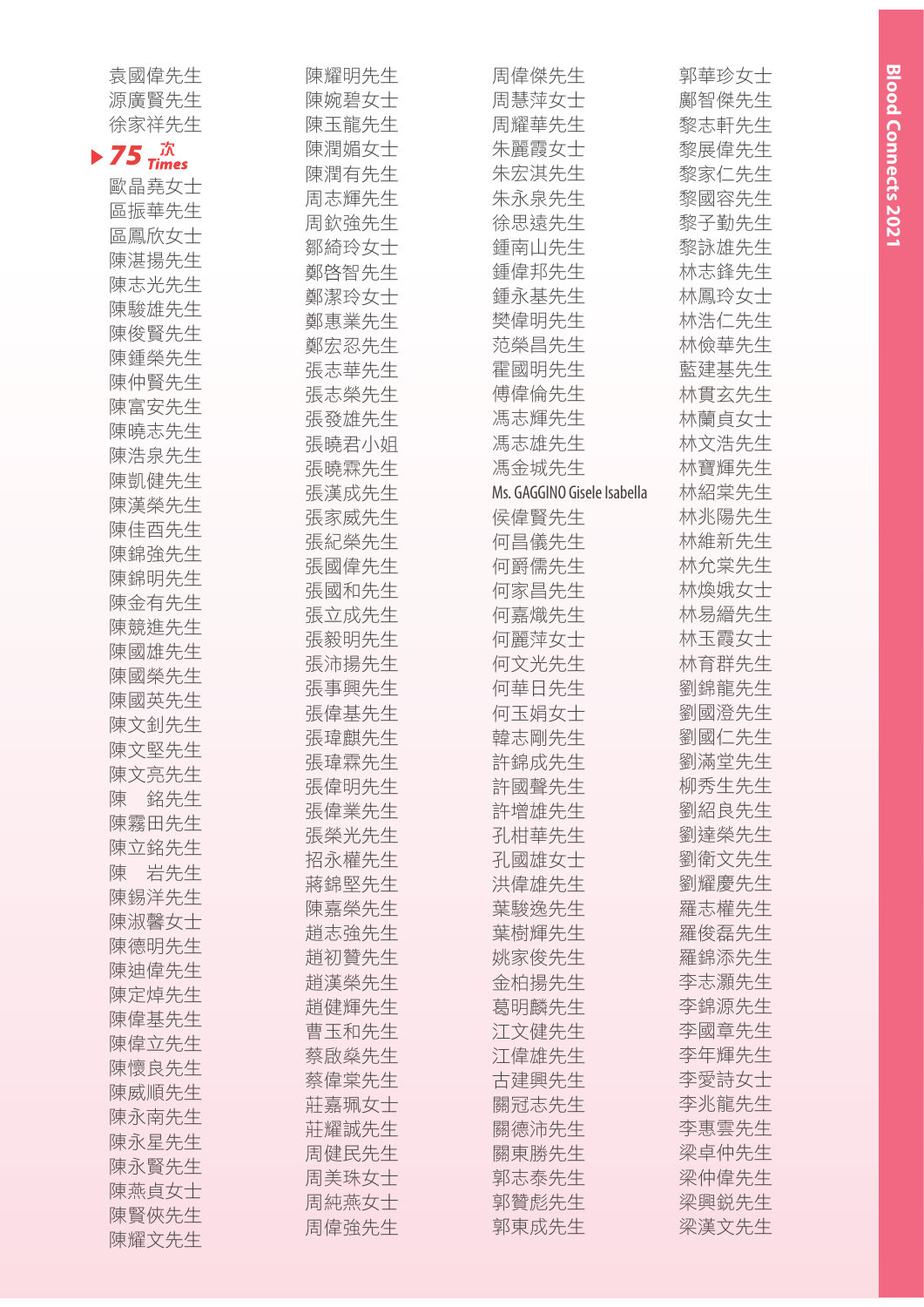| 梁家銘先生 | 吳美嫻女士  | 童兆康先生 | 楊慧玲女士                                                             |
|-------|--------|-------|-------------------------------------------------------------------|
| 梁啟榮先生 | 伍綺玲女十  | 衛少羽先生 | 嚴健基先生                                                             |
| 梁錦成先生 | 吳耀強先生  | 温偉森先生 | 葉湛能先生                                                             |
| 梁金華先生 | 吳耀鴒先生  | 屈湋霖先生 | 葉志遠先生                                                             |
| 梁建榮先生 | 魏中強先生  | 黃卓仁先生 | 葉玉娟女士                                                             |
| 梁國材先生 | 潘熙樂先生  | 黃智聰先生 | 姚偉鴻先生                                                             |
| 梁國強先生 |        |       | 余啟津先生                                                             |
|       | 潘家誌先生  | 黃志偉先生 |                                                                   |
| 梁樂基先生 | 潘啟超先生  | 黃志榮先生 | 余立基先生                                                             |
| 梁敏蓓女士 | 潘紹康先生  | 黃展輝先生 | 庾美琼女士                                                             |
| 梁滿家先生 | 林楚貞女士  | 黃振豪先生 | 袁鐫淋先生                                                             |
| 梁鼎威先生 | 佘嘉發先生  | 黃俊傑先生 | 阮建輝先生                                                             |
| 梁少珠女士 | 司徒泰智先生 | 黃仲賢先生 | 阮文遠先生                                                             |
| 梁雪兒女士 | 石立儀女士  | 黃鳳娟女十 | 袁月珠女士                                                             |
| 梁穩星先生 | 岑啟良先生  | 黃慶芝女十 | 翁載成先生                                                             |
| 梁榮基先生 | 沈源娥女十  | 黃可欣女士 | $\blacktriangleright$ 50 $^{\mathit{\vec{\pi}}}_{\mathit{times}}$ |
| 梁艷明女士 | 冼志佳先生  | 黃浩洋先生 | 區俊謙先生                                                             |
| 梁耀基先生 | 冼文貞小姐  | 黃錦怡女士 | 區建鐘先生                                                             |
| 梁耀強先生 | 蕭展輝先生  | 黃潔珊女士 | 歐耀輝先生                                                             |
| 廖錦嬋女士 | 蘇 奭先生  | 黃冠鳴先生 | 區育新先生                                                             |
| 李兆進先生 | 沈傑忠先生  | 黃國良先生 | 歐陽靜心小姐                                                            |
| 李兆基先生 | 司徒永源先生 | 王文耀先生 | 歐陽美儀女士                                                            |
| 李潤培先生 | 戴偉靈先生  | 黃兆康先生 | 歐陽智偉先生                                                            |
| 連淑雯小姐 | 譚志富先生  | 黃兆麟先生 | 琦小姐<br>萬                                                          |
| 廖潔娥女士 | 譚儉民先生  | 黃 挺先生 |                                                                   |
| 廖達文先生 | 譚傑元先生  | 黃子榮先生 | 温志新先生                                                             |
| 廖偉興先生 | 譚國富先生  | 黃華生女士 | 齊永安先生<br>翟美宜女士                                                    |
| 盧志輝先生 | 譚月娟女士  | 王偉強先生 |                                                                   |
| 盧楓楊先生 | 鄧根祥先生  | 黃偉傑先生 | 陳卓文先生                                                             |
| 羅小韜先生 | 鄧其豐先生  | 王維安先生 | 陳志鵬先生                                                             |
| 羅偉明先生 | 鄧兆健先生  | 黃永強先生 | 陳志偉先生                                                             |
| 樂子駿先生 | 鄧思頴先生  | 黃永傑先生 | 陳志偉先生                                                             |
| 盧家昌先生 | 杜昌銘先生  | 黃義光先生 | 陳志遠先生                                                             |
| 盧翠儀女士 | 唐錦盈女十  | 胡海峰先生 | 陳清雲女士                                                             |
| 雷孝明先生 | 湯國聯先生  | 胡錦珊女士 | 陳俊聲先生                                                             |
| 呂錦明先生 | 曾則穎先生  | 烏碩天先生 | 陳俊賢先生                                                             |
| 呂建邦先生 | 曾志高先生  | 楊仲華先生 | 陳俊賢先生                                                             |
| 雷文禮先生 | 曾浩祥先生  | 邱凱榮先生 | 陳慶源先生                                                             |
| 呂文偉先生 | 曾藝強先生  | 尤卓靈先生 | 陳浩軒先生                                                             |
| 呂小燕小姐 | 曾秀梅女士  | 丘志朗先生 | 陳凱思女士                                                             |
| 麥卓麟先生 | 謝振輝先生  | 邱志英女士 | 陳家蘭女士                                                             |
| 麥國民先生 | 謝浩然先生  | 楊志明先生 | 陳家樂先生                                                             |
| 麥世暉先生 | 謝文沃先生  | 楊靖挺先生 | 陳家和先生                                                             |
| 麥燕彩女士 | 謝得悠先生  | 楊振麟先生 | 陳啟初先生                                                             |
| 莫漢榮先生 | 蔡振興先生  | 楊劍峰先生 | 陳啟濤先生                                                             |
| 梅建成先生 | 徐彩後先生  | 楊健滔先生 | 陳畍濤女士                                                             |
| 吳智樑先生 | 徐鴻豹先生  | 楊健仁先生 | 陳健忠先生                                                             |
| 吳錦泉先生 | 徐偉全先生  | 楊文健先生 | 陳健忠先生                                                             |
|       |        |       | $7+7+1+1$                                                         |

陳健華先生

**Blood Connects 2021 Blood Connects 2021**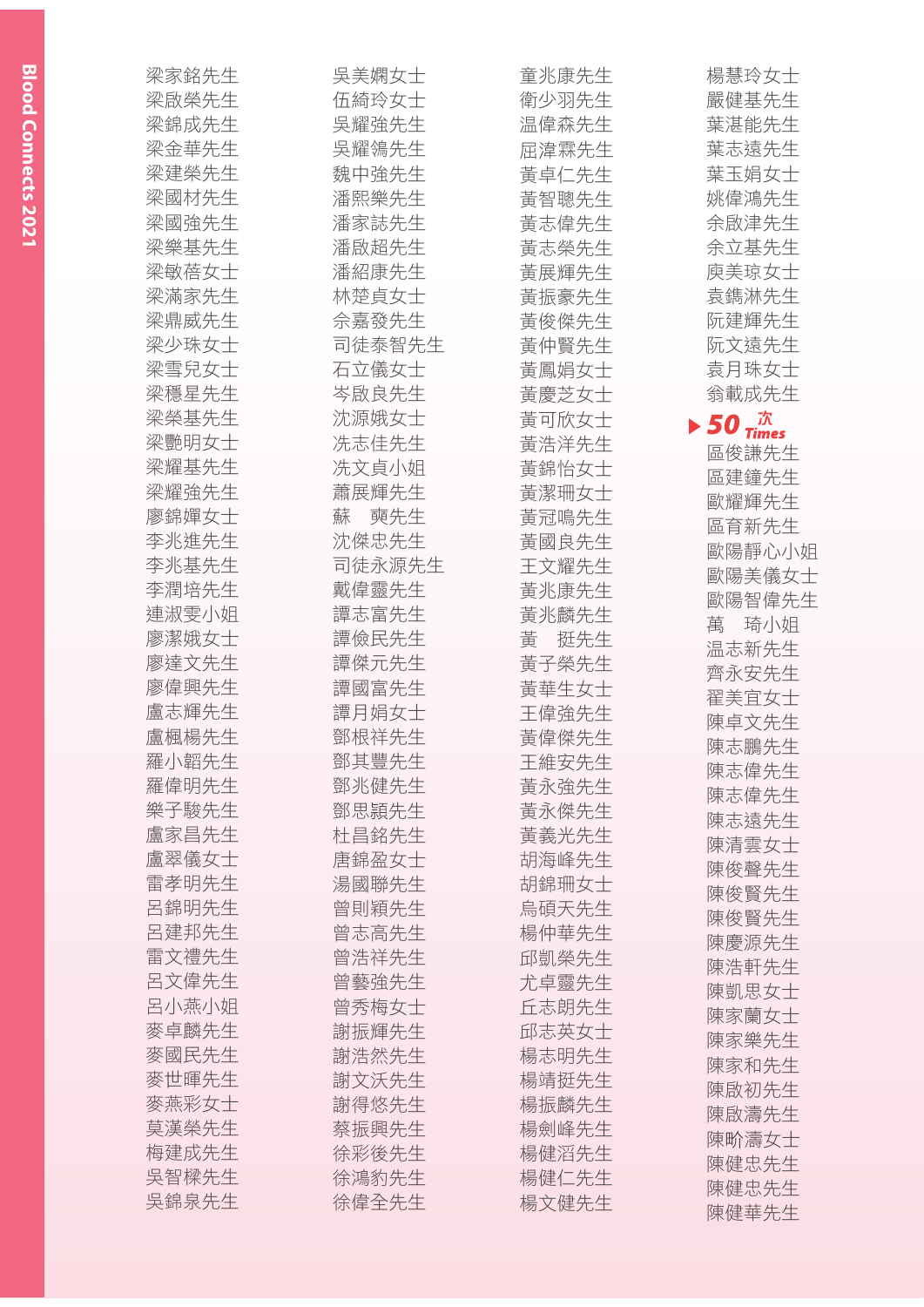| 陳健偉先生    | 鄒健愉先生    | 程俊葦先生 | 霍靜雲女士 |
|----------|----------|-------|-------|
| 陳健儀小姐    | 周万丈先生    | 程德明先生 | 霍靜儀小姐 |
| 陳潔芬小姐    | 周成聰先生    | 趙漢廉先生 | 方智恒先生 |
| 陳江河先生    | 陳靜汶女士    | 趙偉業先生 | 方家豪先生 |
| 陳國柱先生    | 鄭曉琳小姐    | 趙耀榮先生 | 方子斌先生 |
| 陳國雄先生    | 鄭家駿先生    | 趙玉香女士 | 方綺華女士 |
| 陳國華先生    | 鄭家威先生    | 蔡學海先生 | 傅澤善先生 |
| 陳國英先生    | 鄭錦輝先生    | 蔡繼發先生 | 馮俊傑先生 |
| 陳麗芬女士    | 鄭金碧小姐    | 蔡炳坤先生 | 馮家輝先生 |
| 陳麗華女士    | 鄭錦仙女士    | 蔡榮泰先生 | 馮啟安先生 |
| 陳立言先生    | 鄭文俊先生    | 蔡易儕先生 | 馮嘉聲先生 |
| 陳樂熙先生    | 鄭文輝先生    | 莊成霖先生 | 馮國富先生 |
| 雷先生<br>陳 | 鄭文珊女士    | 莊仕峰先生 | 馮禮昌先生 |
| 陳萬寧先生    | 鄭雅詩女士    | 莊子鈞先生 | 馮美蓮女士 |
| 陳美儀女士    | 鄭柏俊先生    | 周志強先生 | 馮肇祈先生 |
| 陳美苑女士    | 鄭炳方先生    | 鄒振邦先生 | 馮永波先生 |
| 陳鎂英先生    | 鄭葦鴻先生    | 周富強先生 | 馮英傑先生 |
| 明先生<br>陳 | 鄭詠琳小姐    | 周恒隆先生 | 馮耀彤先生 |
| 妹女士<br>陳 | 鄭永泰先生    | 周靄靈女士 | 吳基友先生 |
| 陳佩恒女士    | 鄭綺雯女士    | 周秉濤先生 | 夏美貞女士 |
| 成先生<br>陳 | 卓月花女士    | 周承智先生 | 夏偉然先生 |
| 陳淑敏女士    | 張芝莉女士    | 周倩文小姐 | 何志亮先生 |
| 陳肇堅先生    | 張振華先生    | 周少昌先生 | 何志新先生 |
| 陳素娥女士    | 張鎮宇先生    | 周永欣小姐 | 何前東先生 |
| 陳淑卿女士    | 福先生<br>張 | 周詠儀小姐 | 何振雄先生 |
| 陳大偉先生    | 張福昌先生    | 周燕莊女士 | 何顯誠先生 |
| 陳狄文先生    | 張漢華先生    | 蔡佳良先生 | 何漢源先生 |
| 陳偉智先生    | 張嘉君小姐    | 蔡淑儀女士 | 何嘉敏女士 |
| 陳惠莊女士    | 張家明先生    | 朱進強先生 | 何國威先生 |
| 陳偉俊先生    | 張家和先生    | 朱凌峰先生 | 何力雄先生 |
| 陳偉科先生    | 張儉薇女士    | 朱敏嫻女士 | 何文偉先生 |
| 陳偉生先生    | 張り健先生    | 徐志忠先生 | 何滿華先生 |
| 陳偉堂先生    | 張國仁先生    | 崔聖發先生 | 何柏堅先生 |
| 陳穎姿女士    | 張麗蓮女士    | 崔緯健先生 | 何寶山先生 |
| 陳永強先生    | 張文興先生    | 鍾志文先生 | 何承昌先生 |
| 陳榮光先生    | 張柏豪先生    | 鍾智敏小姐 | 何穗明先生 |
| 陳頴瑤女士    | 張仙芳小姐    | 鍾進先先生 | 何淑敏小姐 |
| 陳日來女士    | 張紹鍾先生    | 鍾學勤先生 | 何舜分先生 |
| 陳奕朗先生    | 張惠英女士    | 鍾世祺先生 | 何星祥先生 |
| 陳燕民先生    | 張逸仙先生    | 鍾偉華先生 | 何天山先生 |
| 陳盈敏小姐    | 張玉群女士    | 鍾泳鍇先生 | 何詠嫻女士 |
| 陳堯燊先生    | 張玉華女士    | 鍾燕薇女士 | 何詠藍小姐 |
| 陳耀彤小姐    | 池文開先生    | 丁嘉寶女士 | 何詠詩女士 |
| 張棣樺女士    | 蔣偉倫先生    | 杜志明先生 | 何恩兒小姐 |
| 張偉邦先生    | 錢君勇先生    | 范藹汶小姐 | 何炎良先生 |
| 張綺薇女士    | 錢倩玉小姐    | 樊偉強先生 | 何應文先生 |
| 趙冬梅小姐    | 程展緯先生    | 范婉卿女士 | 何耀民先生 |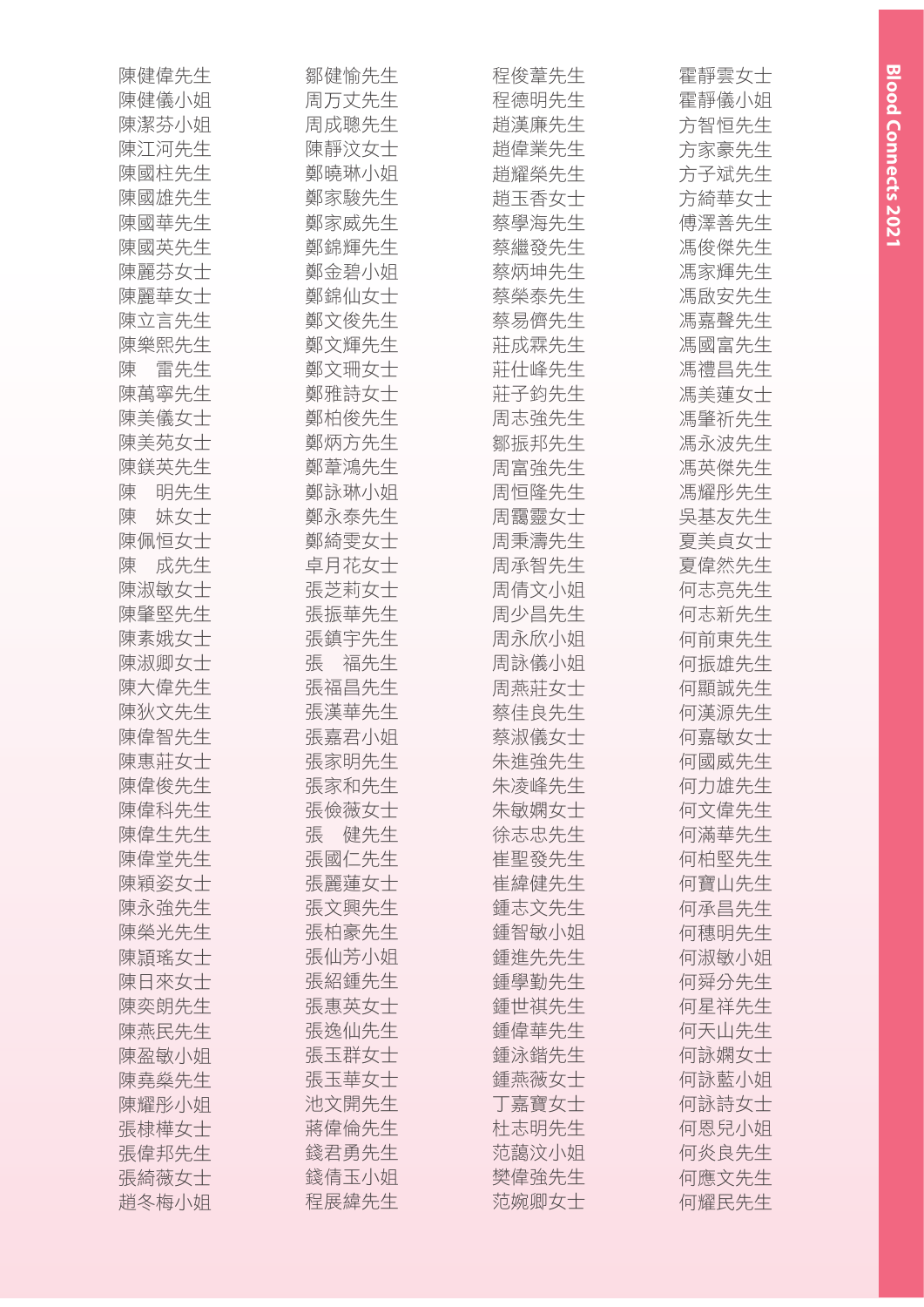| 何玉芬女士    | 黎嘉明先生 | 劉嘉敏小姐 | 梁焯恒先生 |
|----------|-------|-------|-------|
| 何玉華女士    | 黎國華先生 | 劉啟鴻先生 | 梁綽亨先生 |
| 韓汶珊女士    | 賴立群先生 | 劉健良先生 | 梁志忠先生 |
| 韓定章先生    | 黎文堅先生 | 劉鈞顯先生 | 梁志豪先生 |
| 韓維華先生    | 黎敏玲女士 | 劉麟富先生 | 梁志偉先生 |
| 康志文先生    | 黎順昌先生 | 劉文清先生 | 梁仲威先生 |
| 許菁兒女士    | 黎信志先生 | 劉汶珊女士 | 梁浩濂先生 |
| 許振聲先生    | 黎子寶女士 | 劉美美小姐 | 梁浩維先生 |
| 許廣安先生    | 黎定邦先生 | 劉雅亮小姐 | 梁可宜小姐 |
| 許淑賢女士    | 黎永強先生 | 劉秀嫻女士 | 梁漢邦先生 |
| 熊國軍先生    | 黎永安先生 | 劉兆成先生 | 梁漢雲先生 |
| 洪新新先生    | 黎依明女士 | 劉兆輝先生 | 梁家進先生 |
| 熊耀奔先生    | 黎奕軒先生 | 劉惠嫻女士 | 梁嘉健先生 |
| 洪羽奇先生    | 林志輝先生 | 劉惠恩先生 | 梁家禮先生 |
| 葉家康先生    | 林楚玲女士 | 劉永昌先生 | 梁珈瑋先生 |
| 葉秀秋女士    | 林振輝先生 | 劉永昶先生 | 梁啟銓先生 |
| 詹穎彬先生    | 林迪文先生 | 劉詠思女士 | 梁錦坤先生 |
| 甘耀國先生    | 林曉琪女士 | 劉耀邦先生 | 梁建中先生 |
| 高劍峰先生    | 林浩維先生 | 劉玉華女士 | 梁建樂先生 |
| 高榮源先生    | 林鴻佳先生 | 羅卓雄先生 | 梁傑龍女士 |
| 高玉英女士    | 林鎮培先生 | 羅家壽先生 | 梁冠妮女士 |
| 郭鎮洋先生    | 林家全先生 | 羅結發先生 | 梁國建先生 |
| 江國富先生    | 林嘉駿先生 | 羅華寶先生 | 梁國斌先生 |
| 古宏熙先生    | 林錦華先生 | 羅偉興先生 | 梁國永先生 |
| 關雄健先生    | 林國強先生 | 羅偉成先生 | 梁麗莎女士 |
| 關智樂先生    | 林國良先生 | 李澤群先生 | 梁文燊先生 |
| 關則輝先生    | 林文光先生 | 李志輝先生 | 梁美蘭小姐 |
| 關浩然先生    | 林雅麗女士 | 李志海先生 | 梁美玲小姐 |
| 關文標先生    | 林柏諺先生 | 李照德先生 | 梁美思女士 |
| 關霈兒小姐    | 林碧梅女士 | 李家健先生 | 梁諾謙先生 |
| 關煒騰先生    | 林秀蓉女士 | 李國安先生 | 梁炳初先生 |
| 關永新先生    | 林淑玲女士 | 李光榮先生 | 梁珮詩女士 |
| 郭志明先生    | 林瑞琪先生 | 李明佳先生 | 梁肇文先生 |
| 郭正楠先生    | 林德鴻先生 | 李乃權先生 | 梁瑞雄先生 |
| 郭俊榮先生    | 林達新先生 | 李柏軒先生 | 梁萃洋先生 |
| 郭錦偉先生    | 林達華先生 | 李寶翠女士 | 梁詩銘小姐 |
| 郭秀玲女士    | 林翠萍女士 | 李博文先生 | 梁天倫先生 |
| 郭德基先生    | 林慧琪女士 | 李思豪先生 | 梁偉雄先生 |
| 棠先生<br>郭 | 林煒倫先生 | 李煒祖先生 | 梁偉基先生 |
| 郭偉豪先生    | 林維民先生 | 李偉基先生 | 梁瑋傑先生 |
| 郭偉雄先生    | 林英明先生 | 李偉文先生 | 梁偉倫先生 |
| 郭偉江先生    | 劉志華先生 | 李偉文先生 | 梁有敬先生 |
| 郭穎超先生    | 劉俊傑先生 | 李慧儀小姐 | 梁耀泉先生 |
| 黎智遠先生    | 劉鎮江先生 | 李榮錫先生 | 梁耀宗先生 |
| 黎春華先生    | 劉俊明先生 | 李永華先生 | 梁月卿女士 |
| 黎頌雯女士    | 劉忠富先生 | 李艷嫻女士 | 李志偉先生 |
| 黎嘉照先生    | 劉漢威先生 | 梁子輝先生 | 李婕丞女士 |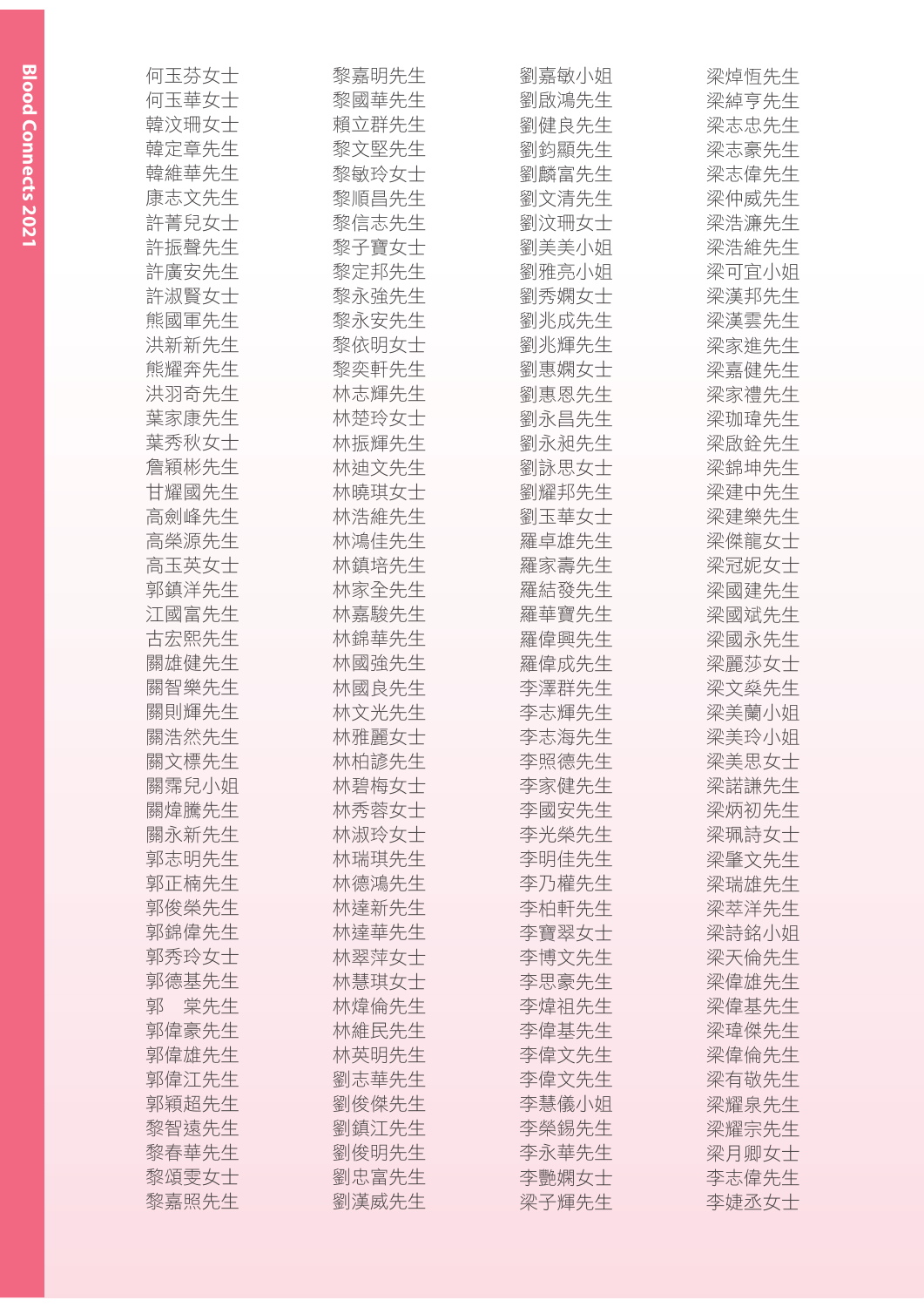| 李顯明先生 | 文麗珍女士                                | 龐兆祺先生                         | 鄧偉康先生    |
|-------|--------------------------------------|-------------------------------|----------|
| 李錦光先生 | 文秀兒女士                                | 潘正龍先生                         | 鄧溢添先生    |
| 李錦容女士 | 文綺玲女士                                | 琳小姐<br>潘                      | 鄧月玲女士    |
| 李 其先生 | 巫家傑先生                                | 潘萬章先生                         | 鄧旭輝先生    |
| 李劍彪先生 | 毛民偉先生                                | 潘偉雄先生                         | 杜振鋒先生    |
| 李群擁先生 | 巫子豐先生                                | 沈孟徽女士                         | 杜潔娜小姐    |
| 李立翹先生 | 巫育聰先生                                | Mr. SHAHUL HAMEED Abul Hassan | 杜潔雯女士    |
| 李文達先生 | 莫美芳小姐                                | 石偉忠先生                         | 杜鉅龍先生    |
| 李淑芬女士 | 莫沛林先生                                | 石家麒先生                         | 杜<br>平小姐 |
| 李少明先生 | Mr. MOLINA Mauricio T                | 薛家輝先生                         | 杜世麟先生    |
| 李瑞南先生 | 藍美瑜女士                                | 蕭永廉先生                         | 杜詠雯女士    |
| 李慧芬女士 | 吳志明先生                                | 蕭桂梨女士                         | 湯美芬女士    |
| 李煒森先生 | 伍卓峯先生                                | 岑美寶女士                         | 陳國龍先生    |
| 廖寶儀女士 | 吳志恒先生                                | 錦先生<br>冼                      | 曾昭溢先生    |
| 林偉明先生 | 吳振宇先生                                | 冼麗儀女士                         | 曾憲亮先生    |
| 連啟榮先生 | 吳滌基先生                                | 冼文英女士                         | 曾景詩先生    |
| 連銘潮先生 | 吳海邦先生                                | 邵子明先生                         | 曾廣言先生    |
| 廖均能先生 | 吳家輝先生                                | 蕭正邦先生                         | 曾光耀先生    |
| 廖淑賢女士 | 吳嘉駒先生                                | 蕭家傑先生                         | 曾安燕女士    |
| 盧學智先生 | 吳健豪先生                                | 蕭永鑑先生                         | 曾<br>華先生 |
| 盧國耀先生 | 吳國寧先生                                | 蘇志輝先生                         | 曾惠娟女士    |
| 盧樹雄先生 | 伍國耀先生                                | 蘇成志先生                         | 曾永全先生    |
| 羅偉清女士 | 吳文志先生                                | 蘇綺雯女士                         | 曾永楷先生    |
| 盧詠玲小姐 | 吳美月女士                                | 蘇湧龍先生                         | 曾耀威先生    |
| 羅婉儀小姐 | 吳美蓮女士                                | 葉碧綠女士                         | 謝智堅先生    |
| 陸以德先生 | 吳毅昇先生                                | 孫頌宜先生                         | 謝凱平先生    |
| 樓丞邦先生 | 吳柏承先生                                | 孫家怡女士                         | 謝漢平先生    |
| 雷志遠先生 | 吳沛林先生                                | 孫嘉輝先生                         | 謝莉莉女士    |
| 雷啟謙先生 | 吳淑卿女士                                | 司徒廣鍵先生                        | 謝炳偉先生    |
| 呂健文先生 | 吳紹文先生                                | 司徒智恒先生                        | 謝婉華女士    |
| 陸錦濤先生 | 吳淑嫻女士                                | 譚超羣先生                         | 蔡鳳儀女士    |
| 林淑芬女士 | 吳偉強先生                                | 譚國聰先生                         | 謝子揚先生    |
| 馬忠偉先生 | 吳煒洮先生                                | 譚秀萍女士                         | 童章惠先生    |
| 馬鋒文先生 | 吳永忠先生                                | 譚兆恒先生                         | 董信義先生    |
| 馬美玉女士 | 吳玉珊女士                                | 譚小婉女士                         | 董華忠先生    |
| 麥志文先生 | 魏秀雲女士                                | 譚慧賢女士                         | 韋漢文先生    |
| 麥皓然先生 | 顏彩蘭小姐                                | 譚宇桁先生                         | 温豪基先生    |
| 麥家照先生 | 顏依琪女士                                | 陳敬慈女士                         | 尹敬昌先生    |
| 麥啟文先生 | 顏漢松先生                                | 陳達廣先生                         | 尹國忠先生    |
| 麥錦洪先生 | 岳志興先生                                | 鄧彰剛先生                         | 尹國輝先生    |
| 麥美蘭女士 | 安展駒先生                                | 鄧臻鍵先生                         | 尹國威先生    |
| 麥秉麟先生 | 白直欣小姐                                | 鄧今茵女士                         | 尹炳炎先生    |
| 麥錫勤先生 | 彭嘉慶先生                                | 鄧國峯先生                         | 屈國雄先生    |
| 麥兆宏先生 | 彭以緯先生                                | 鄧國堅先生                         | 温雅儀女士    |
| 麥永鋒先生 | 彭耀華先生                                | 鄧美祥先生                         | 黃秋湄女士    |
| 文志成先生 | 彭月松女士                                | 鄧淑楨女士                         | 黃志斌先生    |
| 文嘉輝先生 | Ms. PHILLIPSON Elise Magdalena Maria | 鄧子杰先生                         | 黃志強先生    |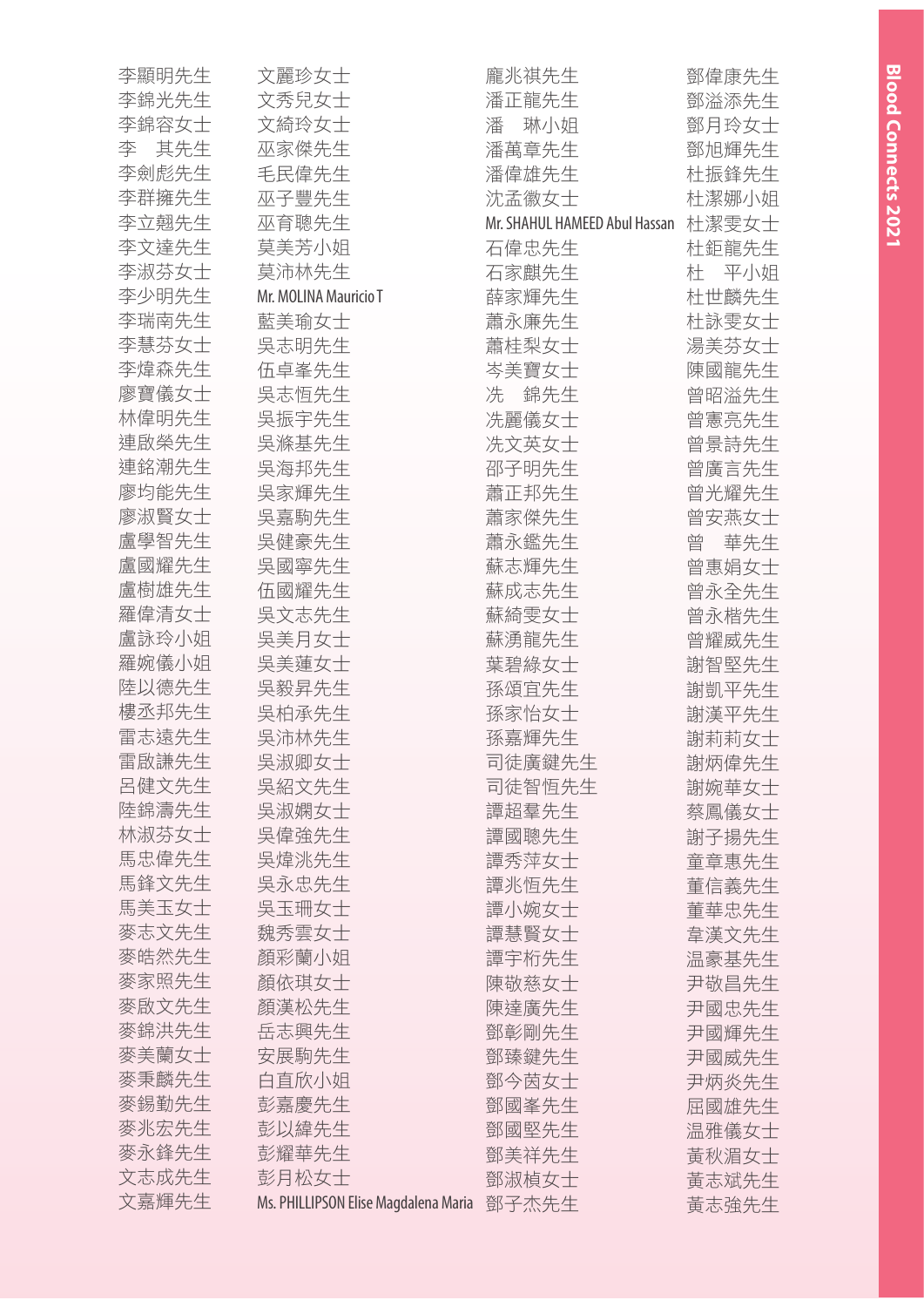| 黃智高先生 | 黃秀金女士  | 姚綺敏女士                                                              | 鮑偉亮先生                   |
|-------|--------|--------------------------------------------------------------------|-------------------------|
| 黃志光先生 | 黃偉翔先生  | 楊志文先生                                                              | 布穎聰先生                   |
| 汪資敏女士 | 黃偉超先生  | 余可欣小姐                                                              | 貝慧敏女士                   |
| 汪智誠先生 | 黃偉強先生  | 茹健俊先生                                                              | Mr. CASHEL David George |
| 王肖琴女士 | 黃偉波先生  | 余文生先生                                                              | Miss. CELESTE Lucy 0    |
| 黃楚雄先生 | 黃穩光先生  | 余民偉先生                                                              | 蔡狄文先生                   |
| 黃翠珊小姐 | 黃永豪先生  | 余柏榮先生                                                              | 柴<br>狼先生                |
| 王重文先生 | 黃永權先生  | 余紹輝先生                                                              | 翟美琼小姐                   |
| 王定忻先生 | 王永麗女士  | 余榮剛先生                                                              | 陳卓茵女士                   |
| 黃浩流先生 | 黃永達先生  | 余英傑先生                                                              | 璋先生<br>陳                |
| 王浩然先生 | 黃婉怡小姐  | 余偉財先生                                                              | 陳智釗先生                   |
| 黃凱華小姐 | 黃月平先生  | 袁振驅先生                                                              | 陳智寬先生                   |
| 黃漢鴻先生 | 王裔輝先生  | 袁松柏先生                                                              | 陳志豪先生                   |
| 黃玉薇女士 | 胡健煒先生  | 阮中一先生                                                              | 陳志航先生                   |
| 黃嘉成先生 | 胡華安先生  | 阮嘉倫先生                                                              | 陳志健先生                   |
| 黃啟綱先生 | 胡曉琮女士  | 阮藹兒小姐                                                              | 陳志苓女士                   |
| 黃錦倫先生 | 胡弄璋小姐  | 阮邦富先生                                                              | 陳智樂先生                   |
| 王錦華先生 | 胡柏勳先生  | 阮英發先生                                                              | 陳志明先生                   |
| 黃家輝先生 | 胡世華先生  | 阮堯熙先生                                                              | 陳祉安女士                   |
| 黃健兒先生 | 任志堅先生  | 翁偉承先生                                                              | 陳志成先生                   |
| 黃競賢先生 | 任緯然先生  | 翁毓崟先生                                                              | 陳志偉先生                   |
| 黃潔華小姐 | 忻國雄先生  |                                                                    | 陳志雲先生                   |
| 黃江明先生 | 甄少儉先生  | $\blacktriangleright$ 25 $\vec{a}$ <sup><math>\vec{K}</math></sup> | 陳清泉先生                   |
| 黃桂嫻女士 | 甄偉傑先生  | 歐志超先生                                                              | 陳靜雯女士                   |
| 黃貴成先生 | 游淑芬女士  | 區芝卿女士                                                              | 陳靜思小姐                   |
| 黃國煇先生 | 楊志君先生  | 區志能先生                                                              | 陳正華先生                   |
| 王廣安先生 | 楊雋逸先生  | 歐俊勤先生                                                              | 陳清雲女士                   |
| 王立俊先生 | 楊振宇先生  | 區鳳標女士                                                              | 陳正怡小姐                   |
| 黃樂晴女士 | 楊漢民先生  | 歐嘉榮先生                                                              |                         |
| 黃洛華先生 | 楊桂芳女士  | 歐錦鴻先生                                                              | 陳超雄先生                   |
| 黃隆威先生 | 楊貝琪女士  | 區國強先生                                                              | 陳礎堅先生                   |
|       |        | 區樂詩女士                                                              | 陳柱謙先生                   |
| 黃文豪先生 | 楊茜雯女士  | 區銘峻先生                                                              | 陳珍珠女士                   |
| 王民健先生 | 楊德智先生  | 歐佩珊小姐                                                              | 陳俊強先生                   |
| 王文湘女士 | 楊霆斌先生  | 區思源先生                                                              | 陳鎮良先生                   |
| 黃美幗女士 | 楊偉強先生  | 區慧芳小姐                                                              | 陳俊士先生                   |
| 王雅慧女士 | 楊潤菁女士  | 歐慧嫦女士                                                              | 陳頌之先生                   |
| 黃炳有先生 | 嚴惠琳女士  | 區惠儀女士                                                              | 陳宗燕小姐                   |
| 王成德先生 | 嚴吳美鸞女士 | 區慧儀女士                                                              | 陳宇鏗先生                   |
| 黃錫強先生 | 葉靜雯女士  | 歐詠嫻小姐                                                              | 陳輔強先生                   |
| 黃少珍小姐 | 葉漢林先生  | 歐穎怡小姐                                                              | 陳鳳姍女士                   |
| 黃少強先生 | 葉振聲先生  | 區永耀先生                                                              | 陳恒潔小姐                   |
| 黃少玲小姐 | 葉樹明先生  | 區耀輝先生                                                              | 陳希舜先生                   |
| 黃雪梅女士 | 葉瑞琼女士  | 區耀基先生                                                              | 陳衍惠小姐                   |
| 黃德偉先生 | 姚卓文先生  | 歐陽尚恩女士                                                             | 陳曉昌先生                   |
| 黃德盈女士 | 姚俊昌先生  | 歐陽逸禧先生                                                             | 陳曉琳女士                   |
| 黃達昌先生 | 姚紀濠先生  | 歐陽翠雲女士                                                             | 陳浩賢小姐                   |
| 黃添成先生 | 姚汶宗先生  | Ms. AZUMA Yukie                                                    | 陳浩然先生                   |
|       |        |                                                                    |                         |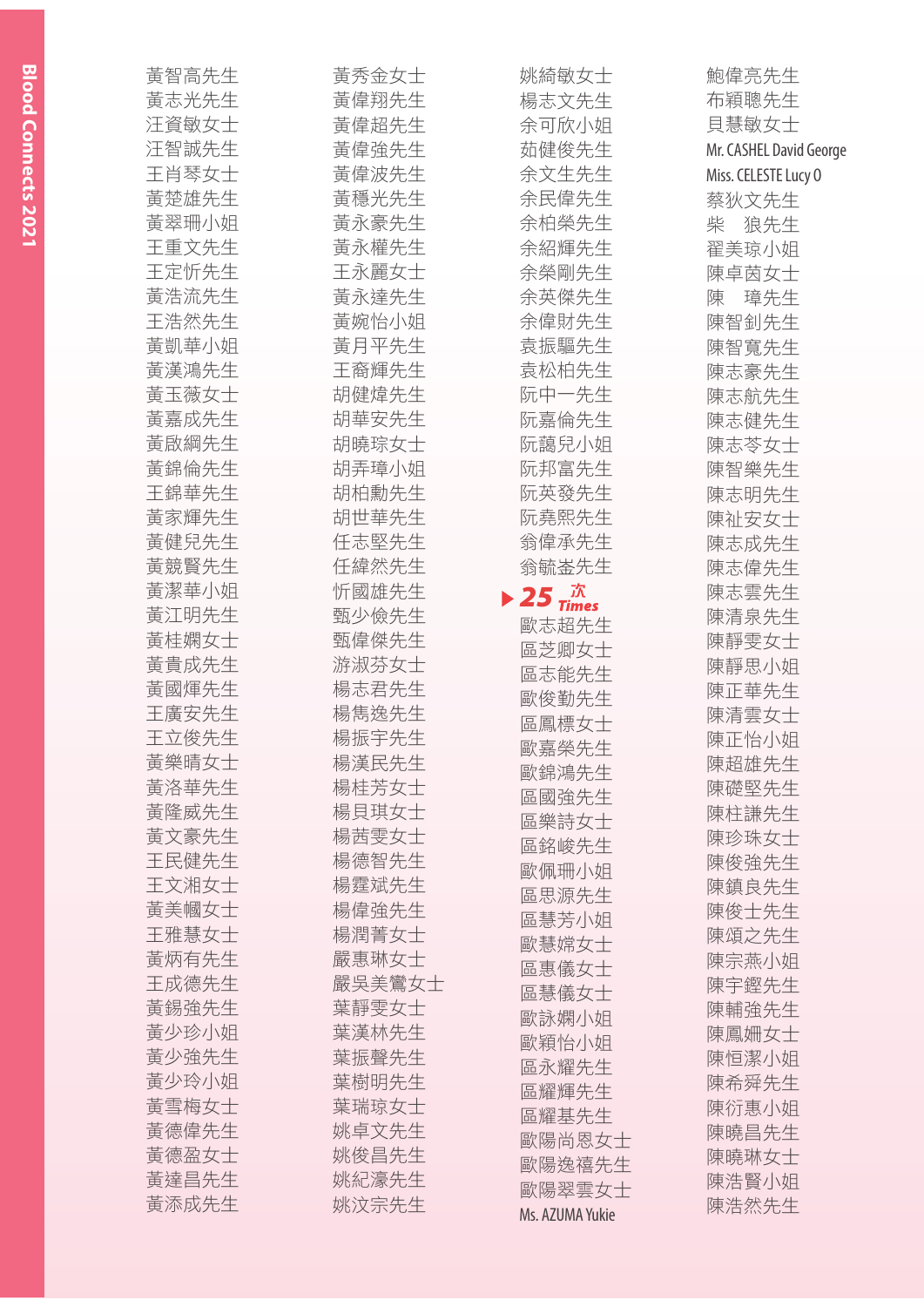| 陳可業先生 | 陳冠源先生 | 陳甦亮先生 | 陳億桐女士    |
|-------|-------|-------|----------|
| 陳凱靖小姐 | 陳麗琼女士 | 陳淑貞女士 | 陳奕強先生    |
| 陳海曙先生 | 陳禮娟女士 | 陳雪玲女士 | 陳益華先生    |
| 陳海靈小姐 | 陳柳英女士 | 陳雪鶯女士 | 陳燕碧女士    |
| 陳海萍女士 | 陳樂恆先生 | 陳瑞敏小姐 | 陳燕芬女士    |
| 陳凱善女士 | 陳樂怡小姐 | 陳淑冰女士 | 陳賢能先生    |
| 陳凱欣女士 | 陳龍澤先生 | 陳思樂先生 | 英女士<br>陳 |
| 陳浩輝先生 | 陳弄怡女士 | 陳思敏女士 | 陳耀貴先生    |
| 陳斈岷先生 | 陳敏強先生 | 陳泰兒女士 | 陳宇超先生    |
| 陳漢超先生 | 陳文勝先生 | 陳達康先生 | 陳琬澄小姐    |
| 陳漢南先生 | 陳民榮先生 | 陳天麟先生 | 陳婉芬小姐    |
| 陳家俊先生 | 陳雯欣小姐 | 陳圖強先生 | 陳遠強先生    |
| 陳嘉輝先生 | 陳美芝女士 | 陳子堅先生 | 陳婉雯女士    |
| 陳家駒先生 | 陳美珍小姐 | 陳芷姍小姐 | 陳鋭民先生    |
| 陳嘉朗先生 | 陳美霞女士 | 陳子賢先生 | 陳鈺鴻小姐    |
| 陳嘉明先生 | 陳美嬌女士 | 陳敦輝先生 | 陳煜鈞小姐    |
| 陳嘉慧女士 | 陳美華先生 | 陳慧清女士 | 陳沃森先生    |
| 陳迦恩女士 | 陳妙詞女士 | 陳緯進先生 | 陳玉棠先生    |
| 陳嘉宜小姐 | 陳慕蓮女士 | 陳惠芬女士 | 陳玉華女士    |
| 陳嘉瑜先生 | 陳愛蓮女士 | 陳偉芳女士 | 陳玉燕女士    |
| 陳啟豪先生 | 陳鵬偉先生 | 陳韋匡先生 | 靜小姐<br>張 |
| 陳啟迪先生 | 陳炳康先生 | 陳煒堅先生 | 鄭嘉玲小姐    |
| 陳鑑恒先生 | 陳秉堅先生 | 陳偉君先生 | 鄭幗寶女士    |
| 陳錦桂女士 | 陳寶權先生 | 陳偉良先生 | 鄭慕絲女士    |
| 陳家暉先生 | 陳佩珠女士 | 陳惠蓮女士 | 張少蓮女士    |
| 陳凱琳小姐 | 陳珮君女士 | 陳惠玲小姐 | 周志橋先生    |
| 陳基明先生 | 陳佩玲女士 | 陳偉龍先生 | 周鳳婷女士    |
| 陳基駿先生 | 陳佩珊女士 | 陳慧敏女士 | 周浩哲先生    |
| 陳劍蘭女士 | 陳佩珊小姐 | 陳維洵先生 | 周家榮先生    |
| 陳健忠先生 | 陳珮茵小姐 | 陳慧兒小姐 | 周啟堯先生    |
| 陳健亨先生 | 陳佩儀小姐 | 陳運英女士 | 周建釗先生    |
| 陳健邦先生 | 陳佩儀女士 | 陳詠芝女士 | 周潔怡小姐    |
| 陳建生先生 | 陳世雄先生 | 陳頴枝女士 | 周文厚先生    |
| 陳敬偉先生 | 陳秀珠女士 | 陳穎謙先生 | 周碧琪女士    |
| 陳景宇先生 | 陳秀芳小姐 | 陳永康先生 | 周小鳳女士    |
| 陳潔湘女士 | 陳秀霞女士 | 陳榮光先生 | 周狄暉先生    |
| 陳潔儀女士 | 陳秀慧女士 | 陳詠樑先生 | 周偉雄先生    |
| 陳潔英女士 | 陳秀儀女士 | 陳穎文小姐 | 鄒維良先生    |
| 陳港華小姐 | 陳碩澧先生 | 陳榮燊先生 | 周燁廷先生    |
| 陳貴華先生 | 陳舒寧先生 | 陳永成先生 | 鄭尤雅女士    |
| 陳鈞傑先生 | 陳倩婷女士 | 陳詠詩女士 | 池志堅先生    |
| 陳國濱先生 | 陳少菁女士 | 陳榮泰先生 | 翟耀榮先生    |
| 陳國輝先生 | 陳兆峰先生 | 陳詠茵女士 | 陳志成先生    |
| 陳國良先生 | 陳紹堃先生 | 陳詠言小姐 | 陳立錦先生    |
| 陳國威先生 | 陳少民先生 | 陳詠愉女士 | 陳安妮女士    |
| 陳廣興先生 | 陳小寶先生 | 陳綺恆小姐 | 陳慧華小姐    |
| 陳光星先生 | 陳少怡小姐 | 陳宜安先生 | 鄭志翔先生    |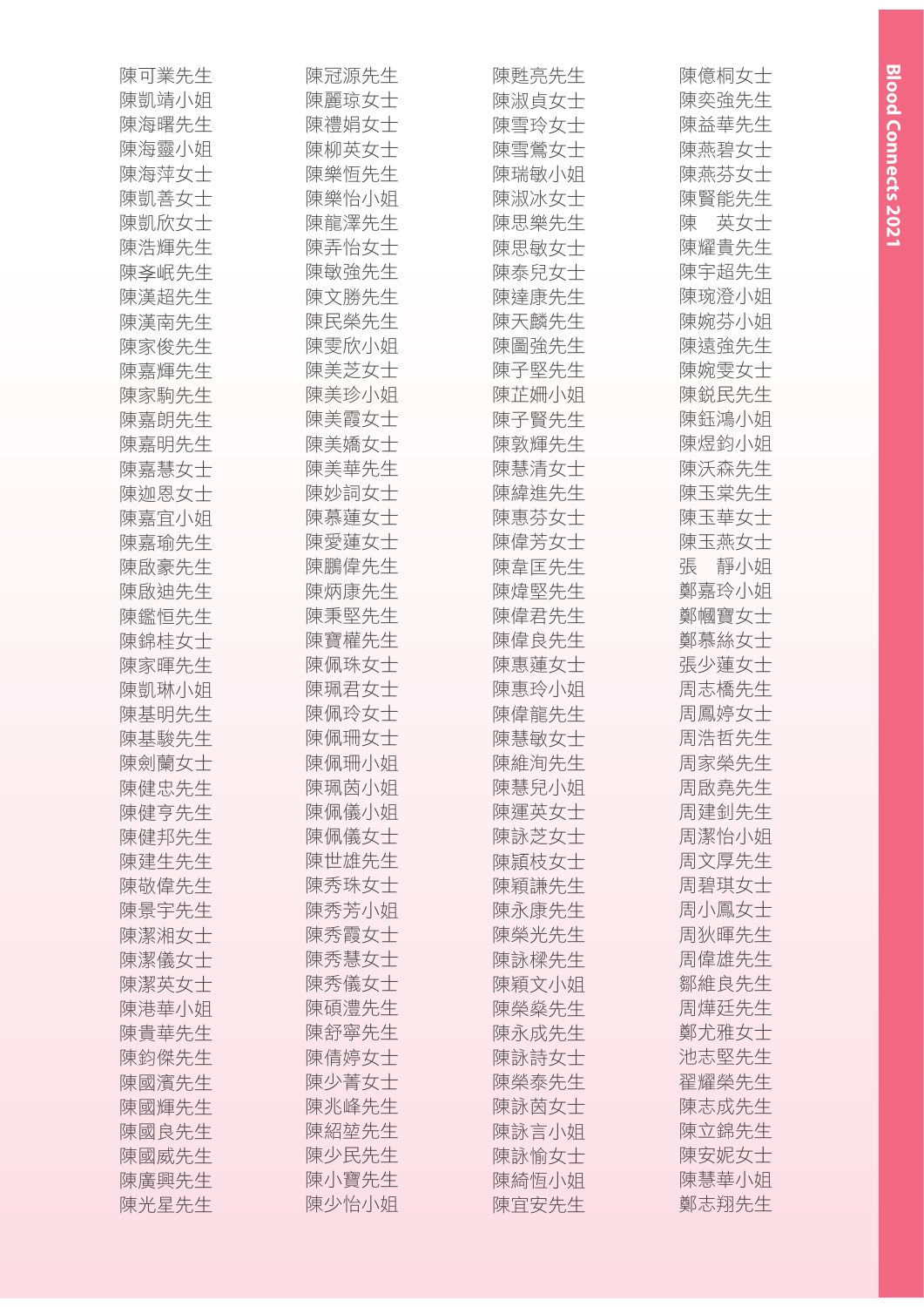| 鄭芝彤小姐 | 張鎮華先生 | 張定邦先生 | 祖艷平小姐 |
|-------|-------|-------|-------|
| 鄭招根先生 | 張頌宜小姐 | 張子強先生 | 曹宇洋先生 |
| 鄭賽軍先生 | 張幸兒女士 | 張惠珍女士 | 蔡志光先生 |
| 鄭仲行先生 | 張慶樺先生 | 張偉光先生 | 蔡志鵬先生 |
| 鄭頌欣女士 | 張曉為先生 | 張偉樑先生 | 蔡志偉先生 |
| 鄭曉峯先生 | 張曉盈女士 | 張惠敏女士 | 蔡春鳴先生 |
| 鄭錦榮先生 | 張浩民先生 | 張韻賢女士 | 蔡俊威先生 |
| 鄭劍俊先生 | 張雄傑先生 | 張榮康先生 | 蔡嘉崙先生 |
| 鄭君玉女士 | 張鴻惠先生 | 張永強先生 | 蔡國基先生 |
| 鄭國強先生 | 張家晴女士 | 張永權先生 | 蔡聆音女士 |
| 鄭朗信先生 | 張家強先生 | 張穎德先生 | 蔡文忠先生 |
| 鄭敏詩小姐 | 張加樂先生 | 張恩賜先生 | 蔡美艷女士 |
| 鄭淳香女士 | 張嘉敏小姐 | 張仁富先生 | 蔡兆銘先生 |
| 鄭小芬小姐 | 張嘉珮女士 | 張逸雲小姐 | 蔡紹培先生 |
| 鄭斯玲女士 | 張嘉盛先生 | 張耀帆先生 | 蔡少燕女士 |
| 鄭德偉先生 | 張啟雯小姐 | 張耀群女士 | 蔡添榮先生 |
| 鄭登材先生 | 張啟賢先生 | 張耀安先生 | 蔡鐵樑先生 |
| 鄭芷蕙女士 | 張錦安先生 | 張耀和先生 | 蔡惠明先生 |
| 鄭偉忠先生 | 張健豪先生 | 張琬婷女士 | 蔡詠芝女士 |
| 鄭蔚喬女士 | 張健明先生 | 張月華小姐 | 蔡の禹先生 |
| 鄭偉倫先生 | 張鍵楠先生 | 張煜珉小姐 | 莊俊賢先生 |
| 鄭偉文先生 | 張景豪先生 | 張玉明女士 | 莊家豪先生 |
| 鄭偉珊女士 | 張景南先生 | 張煜燊先生 | 莊達燊先生 |
| 鄭榮輝先生 | 張國海先生 | 嵇正芸女士 | 莊惠玲女士 |
| 鄭穎祺女士 | 章國華先生 | 蔣建峰先生 | 莊茹容女士 |
| 鄭恩衡先生 | 張國華先生 | 蔣淑婷女士 | 莊玉蓮小姐 |
| 鄭恩婷女士 | 張麗琴小姐 | 程振國先生 | 周志恒先生 |
| 鄭綺媚女士 | 張美琪小姐 | 程家詠先生 | 周子健先生 |
| 鄭亦晉先生 | 張美玲女士 | 趙之顯先生 | 周志偉先生 |
| 鄭燕雯小姐 | 張妙芳小姐 | 趙之錕先生 | 周鉦宜小姐 |
| 鄭裕盛先生 | 張愛華女士 | 趙智文先生 | 周俊翹先生 |
| 鄭玉玲女士 | 張百翹先生 | 趙靜雯女士 | 周嘉華女士 |
| 鄭玉麟先生 | 張柏齡先生 | 趙震宇先生 | 周嘉儀女士 |
| 卓偉傑先生 | 張寶珠女士 | 趙家裕先生 | 鄒啟聰先生 |
| 卓偉明先生 | 張寶娜女士 | 趙嘉勇先生 | 周錦文先生 |
| 卓宏峰先生 | 張寶婷小姐 | 招柳冰女士 | 周潔媚女士 |
| 卓詠怡女士 | 張佩明女士 | 趙蓮芝小姐 | 周國輝先生 |
| 張智豐先生 | 張佩珊女士 | 趙美雲女士 | 周麗琴小姐 |
| 張志光先生 | 張三輝先生 | 趙淑媛女士 | 周樂恬先生 |
| 張智藝先生 | 張兆剛先生 | 丘詩韻女士 | 周樂欣小姐 |
| 張正良先生 | 張兆泰先生 | 趙德成先生 | 周文姬女士 |
| 張靖旻女士 | 張璇璇女士 | 趙德成先生 | 周美蓮女士 |
| 張清梅女士 | 張崇遠先生 | 趙珈瑩小姐 | 周柏軒先生 |
| 張翠琼女士 | 張德光先生 | 趙慧萍女士 | 周世豪先生 |
| 張俊傑先生 | 張德明先生 | 趙永強先生 | 周淑儀女士 |
| 張俊明先生 | 張達威先生 | 趙燕玲女士 | 周倩寧小姐 |
| 張進能先生 | 張天佑先生 | 趙汝文先生 | 周少芳女士 |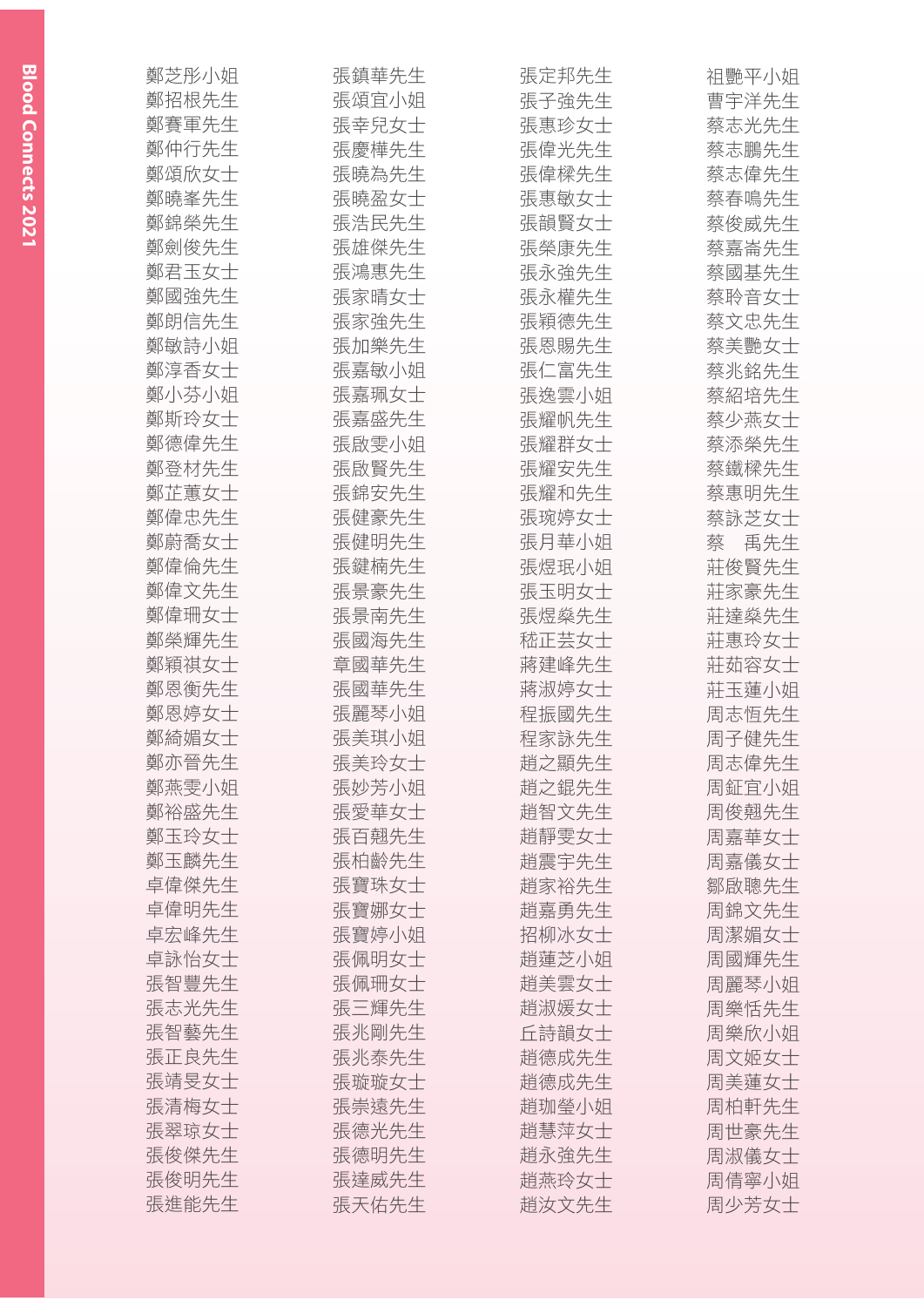| 周己雅小姐          | 秦家榮先生                  | 方家榮先生 | 吳銘浚先生             |
|----------------|------------------------|-------|-------------------|
| 周淑慧女士          | 鍾采霖小姐                  | 方健豪先生 | 吳逸民先生             |
| 周思穎女士          | 鍾卓銘先生                  | 房碧珊女士 | 葛寶珠女士             |
| 鄒偉倫先生          | 鍾福祥先生                  | 方世猷先生 | Mr. GUNAWAN-INDRA |
| 周詠恩小姐          | 鍾浩德先生                  | 方贊揚先生 | 夏社強先生             |
| 周一風先生          | 鍾凱樺小姐                  | 方偉基先生 | 林嫻妮女士             |
| 周揚泰先生          | 鍾家榮先生                  | 方偉堅先生 | 何兆倫先生             |
| 鄒曜光先生          | 鍾潔儀女士                  | 方偉鵬先生 | 何志平女士             |
| 鄒旭文先生          | 鍾敏知女士                  | 方胤瞳女士 | 何智欣先生             |
| 根先生<br>蔡       | 鍾鎂焄小姐                  | 傅錦恩小姐 | 何雋軒先生             |
| 蔡文彬先生          | 鍾梅英女士                  | 傅俊輝先生 | 何俊維先生             |
| 朱志強先生          | 鍾佩琪女士                  | 傅銘楷先生 | 何振業先生             |
| 朱彩玉女士          | 聲女士<br>鍾               | 馮志中先生 | 何仲威先生             |
| 朱中美小姐          | 鍾少芬小姐                  | 馮智輝先生 | 何迪希先生             |
| 朱頌明先生          | 鍾瑞麟先生                  | 馮志強先生 | 何玳琪女士             |
| 朱家琪小姐          | 鍾浚棋先生                  | 馮志建先生 | 何富麟先生             |
| 朱家良先生          | 鍾芷玲女士                  | 馮志添先生 | 何慶宏先生             |
| 朱啟兒女士          | 鍾子達先生                  | 馮志威先生 | 何浩銓先生             |
| 諸健榮先生          | 鍾偉昌先生                  | 馮振邦先生 | 何家寶先生             |
| 朱港盈女士          | 鍾惠良先生                  | 馮震威先生 | 何家駒先生             |
| 朱敏婕女士          | 鍾惠英女士                  | 馮火有先生 | 何嘉洛先生             |
| 朱明森先生          | 鍾以漢先生                  | 馮曉薇女士 | 何嘉威先生             |
| 朱皚穎小姐          | 鍾綺雯女士                  | 馮嘉美女士 | 何劍欣女士             |
| 朱保樺先生          | 鍾應雄先生                  | 馮啟恒先生 | 何潔薇女士             |
| 朱珮怡小姐          | 鍾曜光先生                  | 馮啟文先生 | 何國軒先生             |
| 朱兆基先生          | 鍾鈺琪先生                  | 馮健灝先生 | 何國漢先生             |
| 朱紹明先生          | 鍾育健先生                  | 馮潔雯小姐 | 何麗婷小姐             |
| 朱雪嵐小姐          | 崔家偉先生                  | 馮潔怡小姐 | 何文傑先生             |
| 朱偉恆先生          | 丁康年先生                  | 馮國章先生 | 何文傑先生             |
| 朱惠文先生          | 杜朗寧先生                  | 馮國卿女士 | 何汶剛先生             |
| 朱偉信先生          | 樊志生先生                  | 馮國邦先生 | 何文迪先生             |
| 朱穎雯小姐          | 范芬蘭女士                  | 馮廣恒先生 | 何文偉先生             |
| 朱煥賢先生          | 范皓然先生                  | 馮柳英小姐 | 何美玲小姐             |
| 朱綺嫻女士          | 范敬文先生                  | 馮文亮先生 | 何慕仙小姐             |
| 蔡榮菲先生          | 范文强先生                  | 馮美芬小姐 | 何武揚先生             |
| 朱日燕小姐          | 方亮源先生                  | 馮美蓮女士 | 何雅麗女士             |
| 崔志鵬先生          | Mr. FLADMOE Alan Vidar | 馮寶珠女士 | 何伯偉先生             |
| 徐志華先生          | 霍志成先生                  | 馮細華女士 | 何寶珠女士             |
| 崔港富先生          | 霍啟俊先生                  | 馮雪雲女士 | 何昔倩小姐             |
| 徐寶基先生          | 霍文軒先生                  | 馮俊彥先生 | 何倩茵小姐             |
| 徐佩櫻小姐          | 霍昱銘先生                  | 馮芷君女士 | 何紹期先生             |
| 徐思顏女士          | 方芊淼女士                  | 馮惠玲女士 | 何德容女士             |
| 徐小英女士<br>徐予濬先生 | 方靜婷小姐                  | 馮偉仁先生 | 何芷晴女士             |
|                | 方朝保先生                  | 馮詠珊小姐 | 何子健先生             |
| 徐潤琛先生          | 方礎暉先生                  | 馮詠璇女士 | 何子揚先生             |
| 徐閏桓先生          | 方嘉健先生                  | 馮耀雄先生 | 何慧芬女士             |
| 竺志海先生          | 方嘉莉女士                  | 馮婉嫻小姐 | 何煒芳小姐             |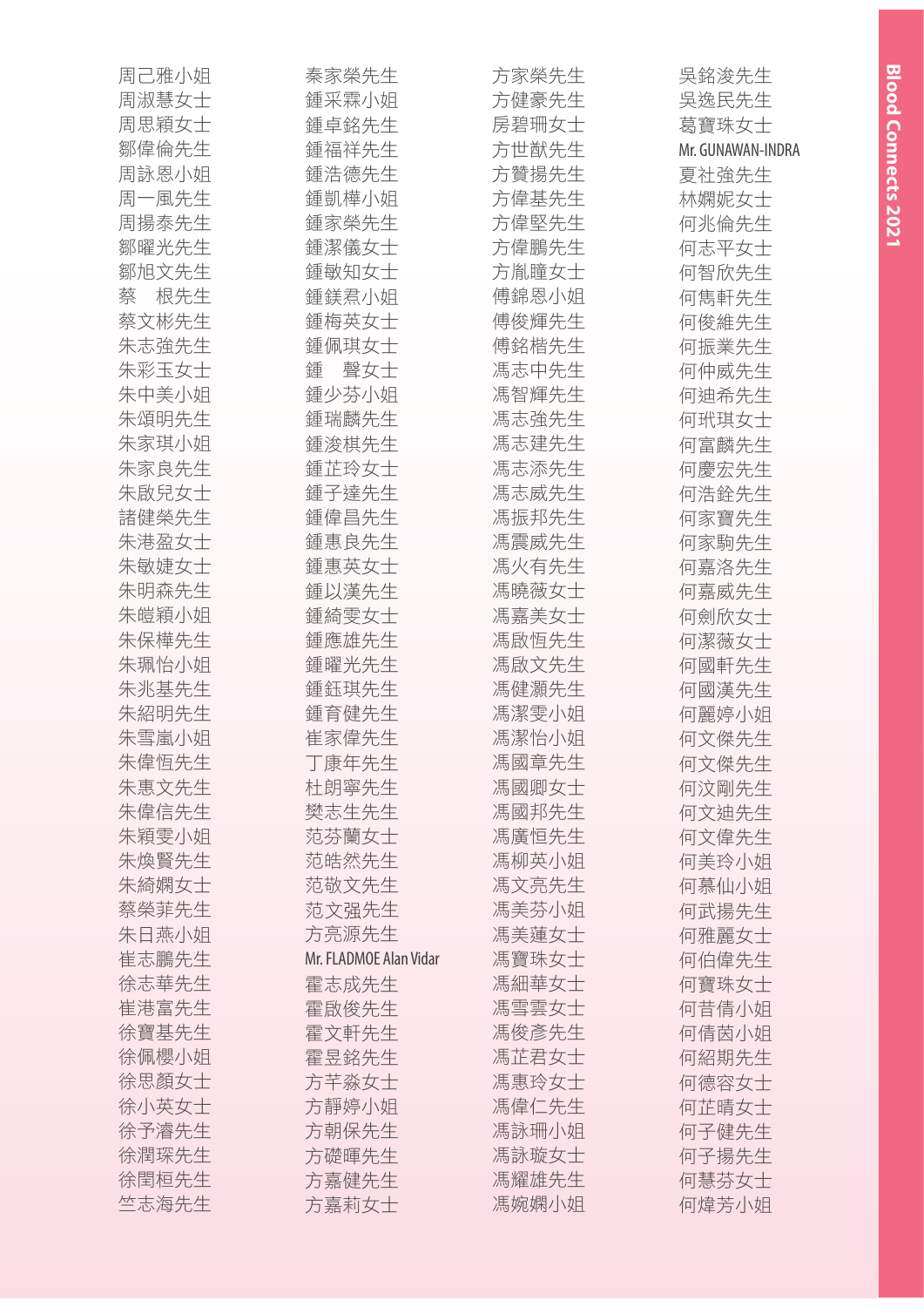| 何惠思小姐    | 葉金蘭女士 | 江美蘭小姐    | 郭永健先生    |
|----------|-------|----------|----------|
| 何偉華先生    | 葉健佳先生 | 江佩樺女士    | 郭榮華先生    |
| 何詠嫻女士    | 葉國榮先生 | 江錫銀先生    | 郭燕珊女士    |
| 何懿浩先生    | 葉壽蘭女士 | 江慧儀女士    | 郭英東先生    |
| 何耀昌先生    | 葉雪珊女士 | 江宇康先生    | 郭耀偉先生    |
| 何耀盛先生    | 葉瑞芬女士 | 顧建恒先生    | 郭玉鳳女士    |
| 何婉茵小姐    | 葉偉豪先生 | 古瑞儀女士    | 郭玉瑛小姐    |
| 何婉儀女士    | 葉偉賢先生 | 古瑞珠女士    | 鄺贊子先生    |
| 何玉蓮女士    | 葉燕珊女士 | 顧耀長先生    | 鄺志雄先生    |
| 何潤賢先生    | 葉耀中先生 | 古雅穎女士    | 鄺海恒先生    |
| 何梁飛屏女士   | 葉玉嬋女士 | 甘曜霆先生    | 鄺世基先生    |
| 譚一山先生    | 詹正炯先生 | 龔偉邦先生    | 鄺心儀女士    |
| 韓曉昕小姐    | 詹偉成先生 | 關志翀先生    | 鄺施雯女士    |
| 韓慧琪女士    | 甘鎮豪先生 | 關青雲先生    | 鄺子東先生    |
| 康應強先生    | 金國華先生 | 關楚昕女士    | 鄺雲迪先生    |
| 許藝藝女士    | 甘偉量先生 | 關鳳霞小姐    | 鄺榮枝先生    |
| 許彥文先生    | 甘燕萍小姐 | 關曉彤小姐    | 黎卓匡先生    |
| 偉小姐<br>畵 | 簡國基先生 | 關嘉恩女士    | 黎智傑先生    |
| 許菁萍女士    | 簡芷欣小姐 | 關國康先生    | 黎智偉先生    |
| 許晉業先生    | 簡蕙芝女士 | 關文龍先生    | 賴進德先生    |
| 許鳳冰小姐    | 甘恩賜小姐 | 關兆文先生    | 黎進偉先生    |
| 許嘉恩女士    | 姜美娟女士 | 關德威先生    | 黎子才先生    |
| 許佳城先生    | 姜梓聰先生 | 關霆浩先生    | 軒先生<br>黎 |
| 許錦輝先生    | 姜欣萍小姐 | 關慧文小姐    | 黎浩楠先生    |
| 許健盛先生    | 許扶濟先生 | 關偉幫先生    | 黎凱欣女士    |
| 許敏櫻小姐    | 高照梅女士 | 關樂奧先生    | 黎漢華先生    |
| 許美珠女士    | 高捷舜先生 | 關伊玲女士    | 黎家明先生    |
| 許美珍女士    | 柯嘉儒先生 | 關耀文先生    | 賴嘉慧女士    |
| 許妙嫦小姐    | 高繼文先生 | 郭志榮先生    | 黎嘉慧女士    |
| 和先生<br>許 | 高啟洋先生 | 郭靜深小姐    | 賴啟樂先生    |
| 許逸芬小姐    | 高美顏女士 | 郭轉好女士    | 黎建培先生    |
| 孔繁富先生    | 高雅兒女士 | 郭春蘭小姐    | 黎結芳女士    |
| 洪冠明先生    | 高佩詩小姐 | 郭松波先生    | 黎幗芬女士    |
| 洪麗碧女士    | 高子昂先生 | 郭康妮小姐    | 黎朗堅先生    |
| 洪寶珍女士    | 高紫萍女士 | 郭福家先生    | 黎文傑先生    |
| 洪茜陶女士    | 高紫珊女士 | 郭喜秀女士    | 黎文光先生    |
| 洪慧智先生    | 高偉雄先生 | 郭漢文先生    | 黎美怡女士    |
| 孔永業先生    | 郭芷欣小姐 | 郭家玉女士    | 黎明思女士    |
| 邱芷豪先生    | 郭麗珠小姐 | 郭<br>強先生 | 黎柏羲先生    |
| 楊皓然先生    | 郭偉賢先生 | 郭鈞亮先生    | 黎柏惠小姐    |
| 楊媛婷女士    | 江焯霖先生 | 郭文華女士    | 黎寶明女士    |
| 楊湞琳小姐    | 江志宇先生 | 郭佩華女士    | 黎佩姿女士    |
| 葉<br>芳女士 | 江靜怡小姐 | 郭舜玲小姐    | 生先生<br>賴 |
| 葉浩俊先生    | 江俊禧先生 | 郭思煒先生    | 黎舒慧女士    |
| 葉藻樺先生    | 江海琴小姐 | 郭偉峰先生    | 黎善彤女士    |
| 葉家浩先生    | 江敬怡女士 | 郭偉權先生    | 黎小慧女士    |
| 葉家樂先生    | 江桂芳女士 | 郭偉巒先生    | 黎大可先生    |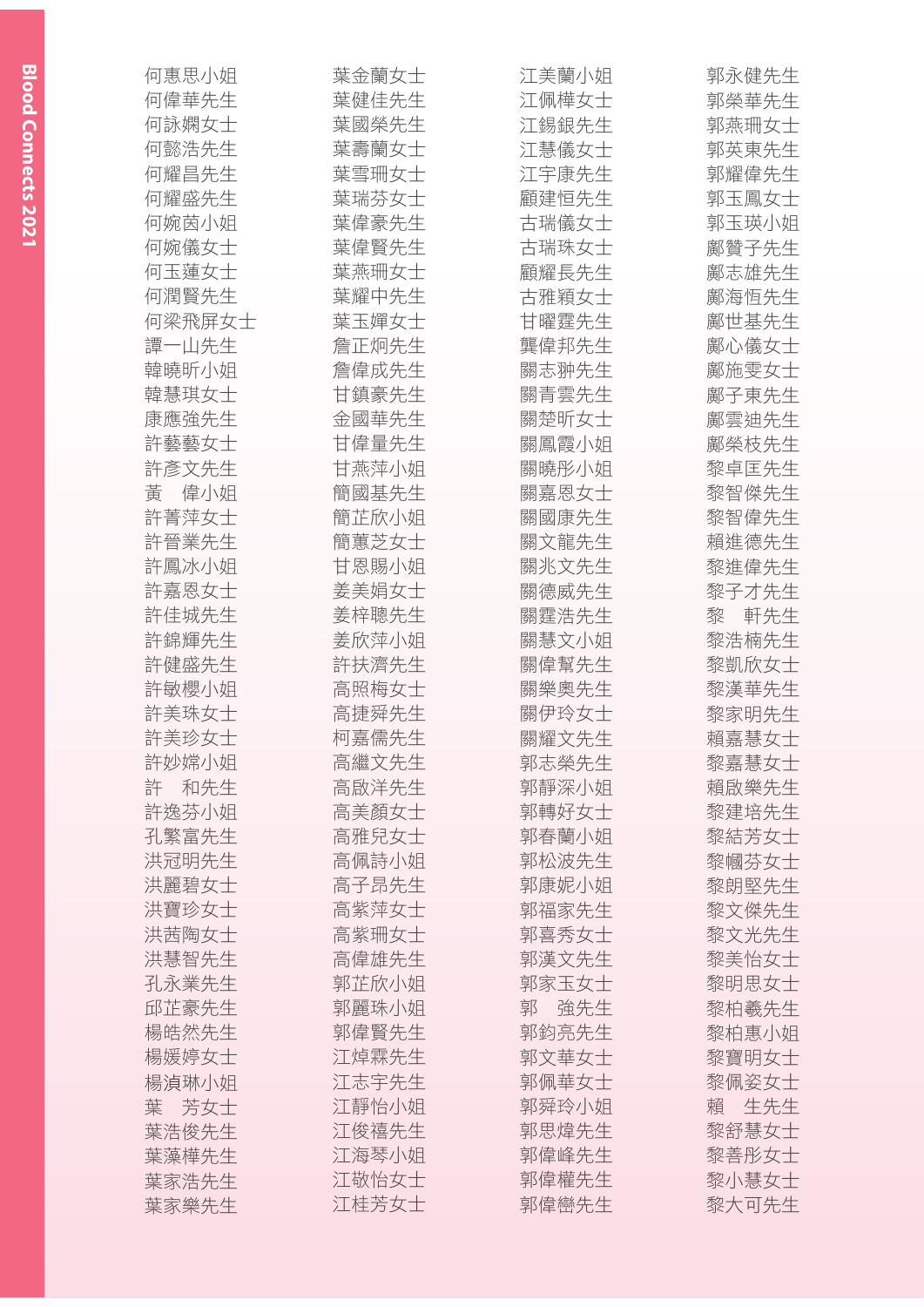| 賴德力先生  | 林小強先生    | 劉建禧先生 | 羅美嬌女士 |
|--------|----------|-------|-------|
| 黎芷玲女士  | 林紹儀女士    | 劉幗珊女士 | 羅寶華女士 |
| 黎偉業先生  | 林素利女士    | 劉麗嫦小姐 | 羅佩玲小姐 |
| 賴詠欣女士  | 林淑媚女士    | 劉麗華女士 | 羅素香小姐 |
| 賴茵怡女士  | 林斯琪女士    | 劉立仁先生 | 羅雪麗女士 |
| 黎玉玲小姐  | 林思貴先生    | 劉文忠先生 | 羅翠瑩女士 |
| 賴卓蕙芬女士 | 林詩諾女士    | 劉文健先生 | 羅芷寧小姐 |
| 林澤靈先生  | 林子健先生    | 劉明輝先生 | 羅蕙霞女士 |
| 林澤文先生  | 林子皓先生    | 劉淑賢女士 | 羅偉倫先生 |
| 林倬欣女士  | 林偉森先生    | 劉淑賢女士 | 羅宇恒先生 |
| 林子才先生  | 林慧玉女士    | 劉倩群女士 | 羅妤心女士 |
| 林志健先生  | 林 芸女士    | 劉紹剛先生 | 羅玉華女士 |
| 林智達先生  | 藍韻思小姐    | 劉詩敏小姐 | 黎秋霞女士 |
| 林志偉先生  | 林詠詩小姐    | 劉德偉先生 | 李步瑤女士 |
| 林千里先生  | 林詠珊小姐    | 劉添才先生 | 李洲榮先生 |
| 林楚堯先生  | 林幼文女士    | 劉定忠先生 | 李卓光先生 |
| 林祖賢小姐  | 林以兆先生    | 劉子維先生 | 李祥輝先生 |
| 林頌凌小姐  | 林意朗先生    | 劉子欣女士 | 李志輝先生 |
| 林鎮偉先生  | 林奕曦先生    | 劉子揚先生 | 李志輝先生 |
| 林菲烈先生  | 林燕珊小姐    | 劉偉康先生 | 李志衡先生 |
| 林鳳萍女士  | 林苑鶯女士    | 劉慧美小姐 | 李志豪先生 |
| 林學強先生  | 林融進先生    | 劉偉賢先生 | 李志強先生 |
| 林漢祺先生  | 林勇威先生    | 劉永發先生 | 李志安先生 |
| 林加力先生  | 林文秀玲女士   | 劉詠君小姐 | 李志善先生 |
| 林嘉朗先生  | 林黃泳芳女士   | 劉永樂先生 | 李志賢先生 |
| 林錦昌先生  | 劉卓民先生    | 劉詠雯女士 | 李展釗先生 |
| 林錦堂先生  | 劉紫媛女士    | 劉詠詩女士 | 李靜怡小姐 |
| 林鑑熙先生  | 劉展文先生    | 劉詠如小姐 | 李昭柏先生 |
| 林健生先生  | 劉楚欣小姐    | 劉爾靖先生 | 李駿傑先生 |
| 林劍儀女士  | 劉賽青女士    | 劉奕鵬先生 | 李松柏先生 |
| 林覺明先生  | 劉彩玲女士    | 劉艷雯女士 | 李法基先生 |
| 林昀怡女士  | 劉楚文先生    | 劉艷娜小姐 | 李鳳群小姐 |
| 林國傑先生  | 劉駿昌先生    | 劉育聰先生 | 李顯昇先生 |
| 林國樑先生  | 劉峻亨先生    | 劉玉城先生 | 李浩光先生 |
| 林禮康先生  | 劉振鴻先生    | 劉玉燕女士 | 李浩賢先生 |
| 藍麗銀女士  | 劉振亮先生    | 羅卓豪先生 | 李凱兒小姐 |
| 林麗兒女士  | 劉浩桓先生    | 羅智謙先生 | 李燕冰女士 |
| 林良昭先生  | 劉凱楓女士    | 羅子淇先生 | 李家傑先生 |
| 林樂勤先生  | 劉漢昌先生    | 羅智強先生 | 李嘉恩女士 |
| 林美麗女士  | 劉漢成先生    | 羅志茜小姐 | 李嘉恩女士 |
| 林滿希先生  | 劉子進先生    | 羅頌謙先生 | 李家儀女士 |
| 林雅恩女士  | 劉家熙先生    | 羅賦明先生 | 李皆慶先生 |
| 林岳榮先生  | 劉嘉偉先生    | 羅浩華先生 | 李錦滔先生 |
| 林碧霞女士  | 劉嘉業先生    | 羅凱鍵先生 | 李健祥先生 |
| 林貝嘉小姐  | 劉棋江先生    | 羅耀東先生 | 李健明先生 |
| 林淑儀女士  | 健先生<br>劉 | 羅健雄先生 | 李健成先生 |
| 林崇偉先生  | 劉健恒先生    | 羅國華先生 | 李景榮先生 |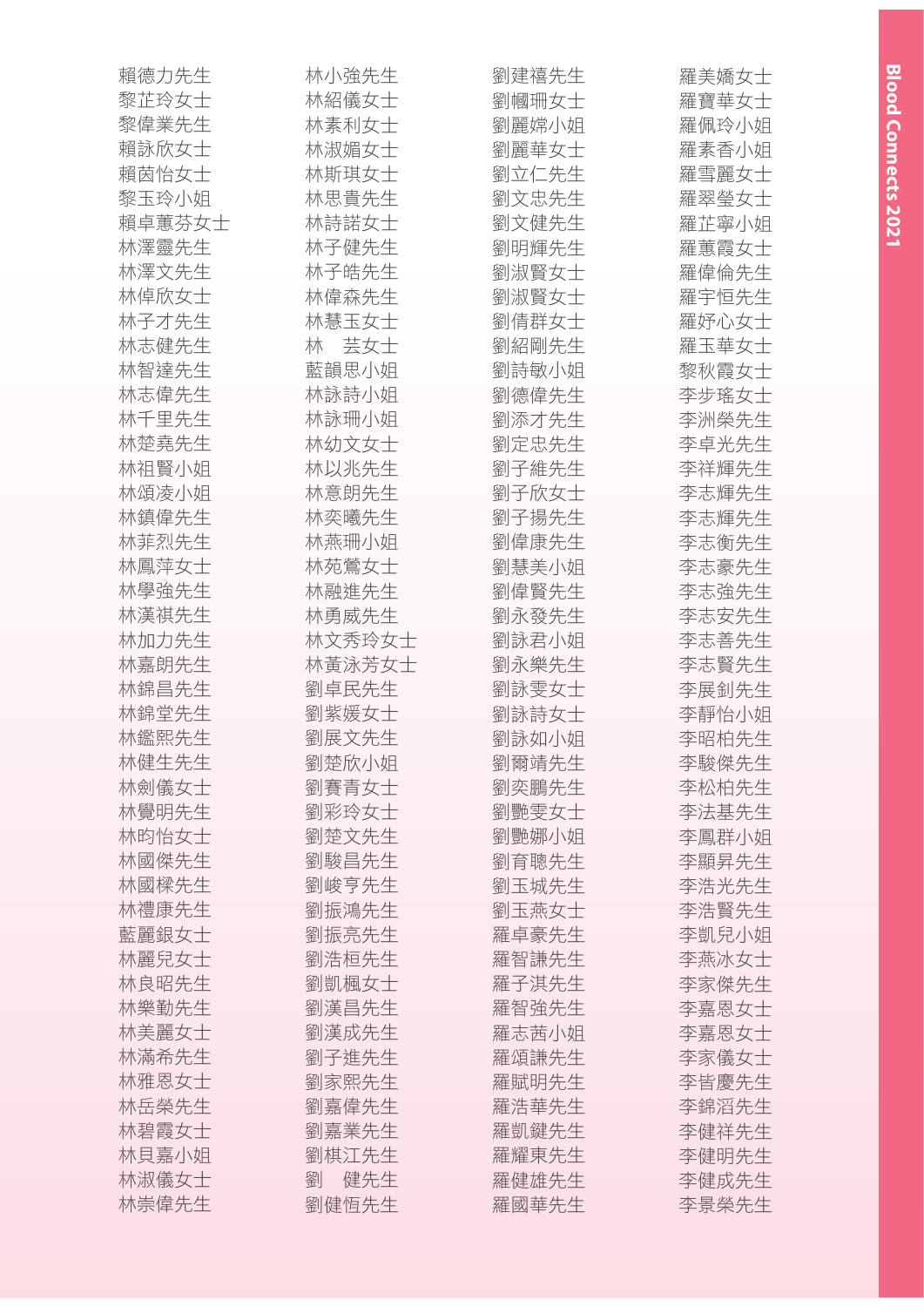| 李潔芳女士 | 李浩俊先生    | 梁幗穎女士 | 梁永樂先生 |
|-------|----------|-------|-------|
| 李結苹女士 | 李家曉先生    | 梁麗玲女士 | 梁永麟先生 |
| 李國雄先生 | 梁耀昌先生    | 梁麗敏女士 | 梁詠詩小姐 |
| 李國基先生 | 梁宇凡先生    | 梁麗婷女士 | 梁穎詩小姐 |
| 李國明先生 | 梁亞奎先生    | 梁麗雲女士 | 梁日通先生 |
| 利國賢先生 | 梁昌富先生    | 梁馬培先生 | 梁彥嵐女士 |
| 李冠勇先生 | 梁卓明先生    | 梁文峰先生 | 梁業成先生 |
| 李麗貞女士 | 梁志恒先生    | 梁雯寶女士 | 梁耀忠先生 |
| 李麗芳女士 | 梁志康先生    | 梁敏滔先生 | 梁曜麟先生 |
| 李烈偉先生 | 梁志康先生    | 梁文煥先生 | 梁耀邦先生 |
| 李樂智先生 | 梁志雄先生    | 梁敏然小姐 | 梁耀庭先生 |
| 李文進先生 | 梁志強先生    | 梁美娟女士 | 梁耀華先生 |
| 李文忠先生 | 梁志堅先生    | 梁美廣先生 | 梁宇熙先生 |
| 李文傑先生 | 梁智傑先生    | 梁銘諾先生 | 梁宇文小姐 |
| 李美鳳女士 | 梁志光先生    | 梁銘龍先生 | 梁于穎小姐 |
| 李美娟女士 | 梁志文先生    | 梁雅詩女士 | 梁婉雯女士 |
| 李妙萍女士 | 梁志城先生    | 梁碧梅女士 | 梁婉婷女士 |
| 李柏堅先生 | 梁志威先生    | 梁 寶小姐 | 梁苑彤女士 |
| 李碧珊女士 | 梁志威先生    | 梁寶玲女士 | 梁悦華先生 |
| 李佩伶女士 | 靜女士<br>梁 | 梁寶玲女士 | 梁玉蓮女士 |
| 李珮珊女士 | 梁靜琳女士    | 梁佩珊女士 | 梁玉珊女士 |
| 李守忠先生 | 梁靜雯女士    | 梁佩儀女十 | 梁玉儀女十 |
| 李維新先生 | 梁翠珊女士    | 梁世廉先生 | 梁玉燕女士 |
| 李少樂先生 | 梁翠婷小姐    | 梁實章先生 | 廖成忠先生 |
| 李淑明小姐 | 梁仲軒先生    | 梁秀玲女士 | 李婧筠小姐 |
| 李司穎女士 | 梁頌豪先生    | 梁淑儀女十 | 李卓謙先生 |
| 李思言女士 | 梁仲文先生    | 梁少鳳女士 | 李智美小姐 |
| 李德羅先生 | 梁富貞女士    | 梁小玉女士 | 李志萍女士 |
| 李添泰先生 | 梁<br>軒先生 | 梁素玲小姐 | 李展瑋先生 |
| 李振業先生 | 梁曉慶先生    | 梁雪儀女士 | 李竹篁女士 |
| 李浚傑先生 | 梁浩楷先生    | 梁瑞萍女士 | 李方浩先生 |
| 李位民先生 | 梁凱茵女士    | 梁淑嫻女士 | 李行思先生 |
| 李慧雯女士 | 梁愷怡小姐    | 梁思蓓小姐 | 李曉澄女士 |
| 李慧明女士 | 梁鴻恩先生    | 梁德丰先生 | 李 嘉先生 |
| 李慧嬋女十 | 梁嘉豪先生    | 梁德利先生 | 李家輝先生 |
| 李詠嘉女士 | 梁家樂先生    | 梁翠珊小姐 | 李嘉敏女十 |
| 李永龍先生 | 梁嘉雯女士    | 梁子招先生 | 李嘉文先生 |
| 李詠恩小姐 | 梁家敏小姐    | 梁芷穎女士 | 李嘉儀小姐 |
| 李懿蘭女士 | 梁嘉慧女士    | 梁偉昌先生 | 李嘉麗女士 |
| 李若海先生 | 梁家仁先生    | 梁偉雄先生 | 李金華女士 |
| 李翊韶小姐 | 梁嘉誼小姐    | 梁偉強先生 | 李嘉玲女士 |
| 李燕媚女士 | 梁建華先生    | 梁偉傑先生 | 李權光先生 |
| 李業豐先生 | 梁警文先生    | 梁偉坤先生 | 李菊華先生 |
| 李耀麟先生 | 梁潔兒女士    | 梁惠敏小姐 | 李國基先生 |
| 李婉君女士 | 梁國忠先生    | 梁永志先生 | 李萬橪先生 |
| 李沃華先生 | 梁國輝先生    | 梁永佳先生 | 李美蓮女士 |
| 李玉妍女士 | 梁國傑先生    | 梁穎琪女士 | 李柏漢先生 |
|       |          |       |       |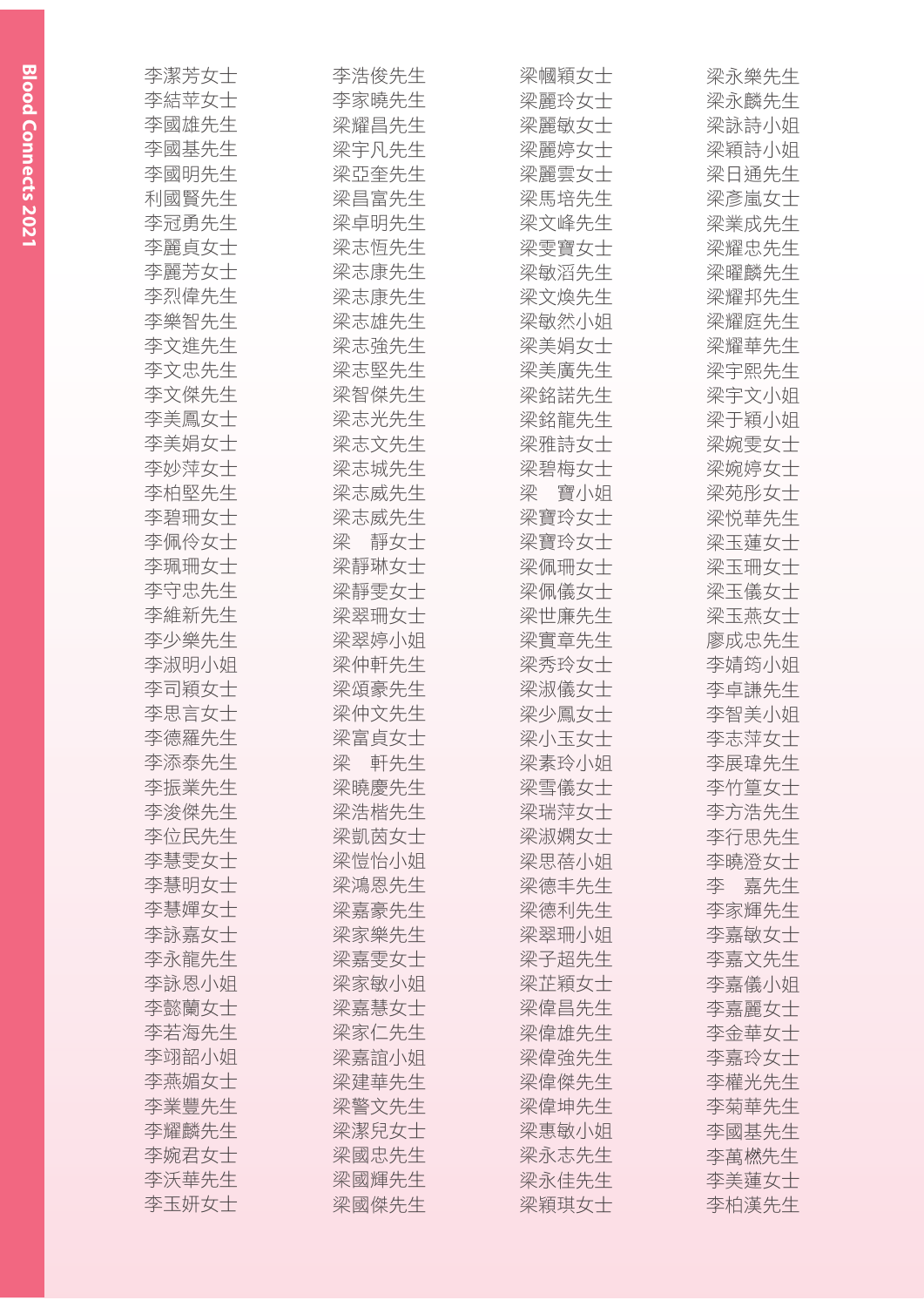| 李樹群女士    | 盧家慧女士                           | 呂穎君小姐    | 文艷儀小姐 |
|----------|---------------------------------|----------|-------|
| 李小堅先生    | 羅家緯先生                           | 陸凱晴小姐    | 孟凱儀女士 |
| 李少蘭女士    | 盧啟銘先生                           | 麗女士<br>陸 | 毛奕濠先生 |
| 李瑞川先生    | 羅建忠先生                           | 陸禮霞女士    | 莫鎧羽女士 |
| 李梓均先生    | 羅潔芝女士                           | 陸明輝先生    | 莫家琪女士 |
| 李子敏小姐    | 羅傑良先生                           | 陸滿堂先生    | 莫炳華先生 |
| 李紫茵小姐    | 羅潔凝小姐                           | 陸寶君小姐    | 莫秀蘭女士 |
| 李懷中先生    | 盧國驄先生                           | 陸兆基先生    | 莫詠然女士 |
| 李偉輝先生    | 盧麗清小姐                           | 陸偉昌先生    | 莫雨澄小姐 |
| 李偉國先生    | 羅文彪先生                           | 林美金女士    | 莫婉儀女士 |
| 李惠雯小姐    | 盧寶金女士                           | 龍泳詩小姐    | 莫玉敏小姐 |
| 李穎璋先生    | 盧宸蓁先生                           | 龍婉雯女士    | 梅雪兒小姐 |
| 李榮富先生    | 盧守忠先生                           | 馬卓希先生    | 梅詠雪女士 |
| 李艷仙女士    | 羅淑玲小姐                           | 馬志強先生    | 吳焯堯先生 |
| 李瑛琪女士    | 盧小皿女士                           | 馬治華先生    | 吳志超先生 |
| 李葉盛先生    | 盧德財先生                           | 馬青毅先生    | 吳彩萍小姐 |
| 李耀偉先生    | 盧德儀女士                           | 馬興展先生    | 吳翠琳小姐 |
| 李遠輝先生    | 盧達恒先生                           | 馬凱恩小姐    | 吳翠萍女士 |
| 廖慶康先生    | 羅衛珍小姐                           | 馬潔玲女士    | 吳振鴻先生 |
| 連振華先生    | 羅滙程小姐                           | 馬美堅女士    | 吳俊佳先生 |
| 福先生<br>連 | 盧綺雲女士                           | 馬秉軒先生    | 吳振陞先生 |
| 連啟良先生    | 盧艷碧女士                           | 馬兆鏗先生    | 吳子樂先生 |
| 連宇航先生    | 勞英棠先生                           | 馬鼎盛先生    | 吳福熙先生 |
| 凌澄智先生    | 盧耀強先生                           | 馬惠明女士    | 吳豐祺先生 |
| 凌美欣女士    | 勞玉彩女士                           | 馬慧萍女士    | 吳鳳琴女士 |
| 廖震宇先生    | 駱敏兒女士                           | 馬永祥先生    | 吳希焜先生 |
| 廖衍綸先生    | 駱秀英女士                           | 馬詠儀女士    | 伍凱輝先生 |
| 廖嘉玲女士    | 駱永健先生                           | 馬宇衡先生    | 吳漢倫先生 |
| 廖健偉先生    | 晴先生<br>陸                        | 麥展文先生    | 伍漢生先生 |
| 劉南卿先生    | Miss. LORENSIA-FITA-DESI-RAHAYU | 麥正虹先生    | 伍弘靖先生 |
| 廖安琪女士    | 盧佩盈女士                           | 麥巧傑先生    | 伍康婷小姐 |
| 廖倩寧女士    | 呂誠傑先生                           | 麥浩銘先生    | 吳匡榮先生 |
| 廖聖強先生    | 呂卓霖先生                           | 麥嘉傑先生    | 吳洪海先生 |
| 廖世龍先生    | 呂志鵬先生                           | 麥翱年先生    | 伍燕紅女士 |
| 廖惠君女士    | 呂志偉先生                           | 麥靈希女士    | 吳家鳳女士 |
| 廖韻姬小姐    | 呂振豪先生                           | 麥曼筠女士    | 吳嘉匡先生 |
| 廖玉龍先生    | 雷喬普先生                           | 麥秀樺女士    | 吳家伶女士 |
| 盧讚羔先生    | 呂麗心女士                           | 麥星彤女士    | 吳嘉慧女士 |
| 盧卓然先生    | 呂文俊先生                           | 麥小寶女士    | 吳啟裕女士 |
| 勞志昌先生    | 呂佩玲女士                           | 麥肇華先生    | 吳淦泉先生 |
| 盧志峰先生    | 雷淑恩女士                           | 麥婷儀小姐    | 伍健芳女士 |
| 盧志強先生    | 呂少芳女士                           | 麥偉民先生    | 吳景揚先生 |
| 羅俊豪先生    | 呂素嫺女士                           | 文梓琪小姐    | 吳炯湛先生 |
| 羅俊傑先生    | 呂詩婷小姐                           | 文智深先生    | 伍烱麟先生 |
| 盧仲賢先生    | 呂冬冬先生                           | 文浩光先生    | 吳國基先生 |
| 勞漢樑先生    | 呂偉玲女士                           | 文幹森先生    | 吳國通先生 |
| 盧嘉麒先生    | 雷偉業先生                           | 萬美儀女士    | 吳光正先生 |
| 羅家強先生    | 呂韻妍女士                           | 文乃安先生    | 吳文漢先生 |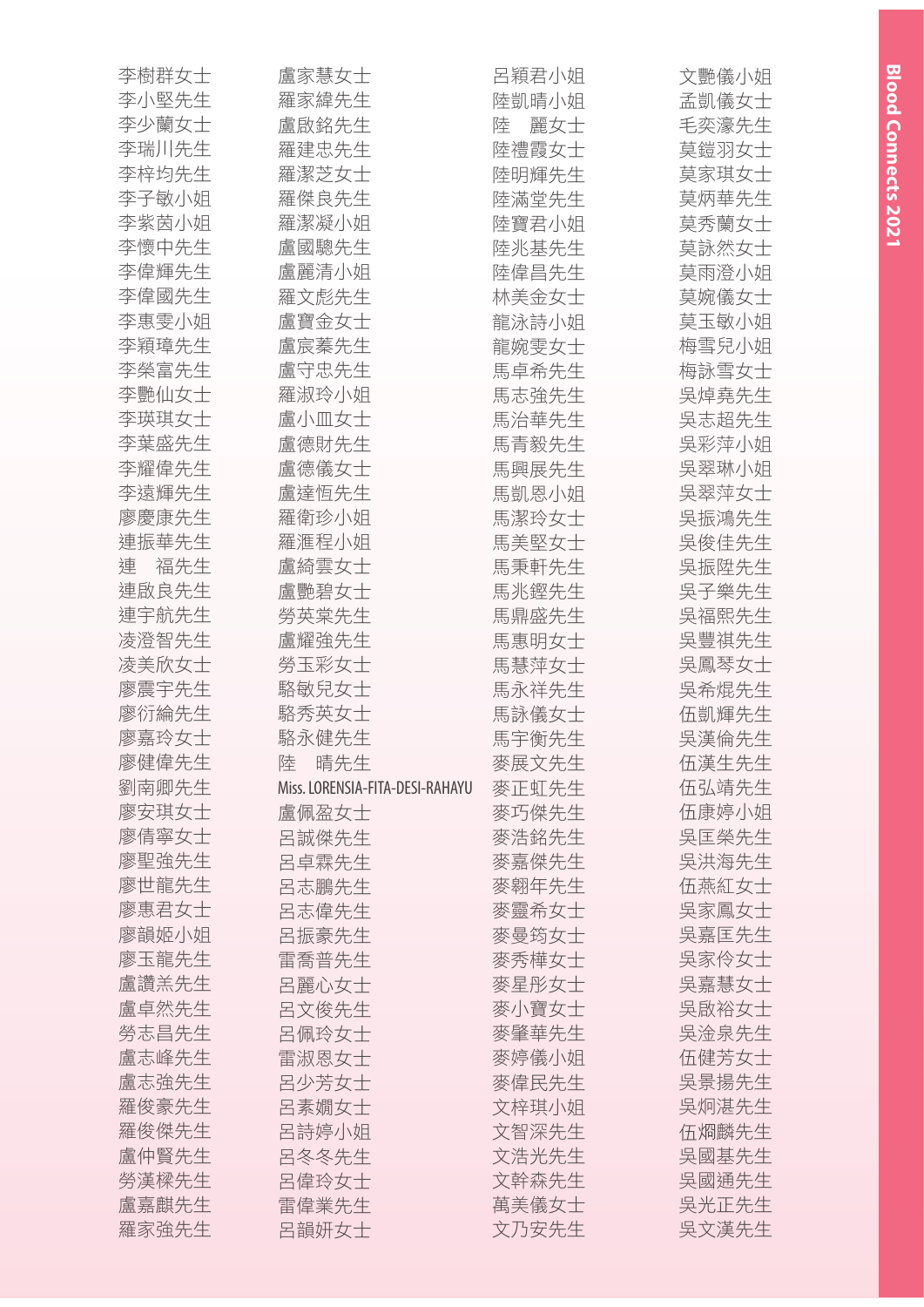| 吳文琼小姐    | 彭敏琪女士                             | 沈卓生先生                   | 蘇燕婷小姐        |
|----------|-----------------------------------|-------------------------|--------------|
| 吳孟妍女士    | 彭淑莊小姐                             | 岑翠碧女士                   | 蘇琬茹小姐        |
| 吳茂松先生    | 彭紹漢先生                             | 岑重霆先生                   | 蘇祖兒女士        |
| 吳寶芝小姐    | 彭惠思小姐                             | 沈楓怡女士                   | 孫福榮先生        |
| 伍佩玲小姐    | 彭永超先生                             | 岑凱儀女士                   | 孫家愉先生        |
| 吳楒慧小姐    | 彭汝洲先生                             | 岑潔瑩女士                   | 孫旭明先生        |
| 吳倩影女士    | 彭玉龍先生                             | 岑寶強先生                   | 沈家麟先生        |
| 吳少菁女士    | Mr. PATTONSON Walter Bruce Thomas | 沈偉斌先生                   | 沈田發先生        |
| 吳紹忠先生    | 彭如仁先生                             | Ms. SIM Soon Yee        | 孫維傑先生        |
| 吳少芬小姐    | 傅小燕小姐                             | 冼志偉先生                   | 宋銘忻先生        |
| 吳兆康先生    | 卜曉立先生                             | 冼靜深小姐                   | Ms. SUWARSIH |
| 吳劭綸先生    | 龐懿渭先生                             | 冼嘉汶小姐                   | 施巧輝女士        |
| 吳添安先生    | 盤智健先生                             | 冼麗恩女士                   | 施國遜先生        |
| 吳梓峰先生    | 潘政昊先生                             | 冼敏婷小姐                   | 史麗賢小姐        |
| 吳偉初先生    | 潘楚堯女士                             | 冼敏瑤女士                   | 施淑婷小姐        |
| 吳慧盈小姐    | 潘家豪先生                             | 冼順玲女士                   | 施旭安先生        |
| 吳詠茵女士    | 潘嘉鑾小姐                             | 冼瑞靈小姐                   | 司徒潔玲女士       |
| 伍若棠小姐    | 潘文威先生                             | Ms. SINGSATHIT Pattawan | 司徒偉權先生       |
| 伍裕傳先生    | 潘銘祺先生                             | 薛仲攸女士                   | 戴<br>玲女士     |
| 伍于儁先生    | 潘少玲小姐                             | 薛麗萍女士                   | 戴雪英女士        |
| 吳婉薇小姐    | 潘星宇先生                             | 薛美寶女士                   | 譚智勤先生        |
| 吳婉珊女士    | 潘子軒先生                             | Ms. SITI-MARYAM         | 譚志權先生        |
| 吳月媚女士    | 潘潁錡小姐                             | 蕭智倫先生                   | 譚清華先生        |
| 吳玉屏女士    | 潘永堅先生                             | 蕭志偉先生                   | 譚婧珊小姐        |
| 魏志遠先生    | 潘永恩先生                             | 蕭嘉進先生                   | 譚俊傑先生        |
| 倪康妮女士    | 潘耀暉先生                             | 蕭嘉駒先生                   | 譚奉慈女士        |
| 魏國雄先生    | 保偉明先生                             | 邵錦嫦女士                   | 譚鳳儀女士        |
| 魏派賢女士    | 布慧婷女士                             | 蕭小燕女士                   | 談皓禮先生        |
| 魏英偉先生    | 潘淑青女士                             | 蕭庭峰先生                   | 譚浩然先生        |
| 顏俊文先生    | 潘惠芬女士                             | 蕭子豐先生                   | 譚潔玲女士        |
| 顏思洋先生    | 司徒英傑先生                            | 蕭耀榮先生                   | 譚潔雯女士        |
| 顏偉剛先生    | 司徒綺雲女士                            | 蕭育陞先生                   | 譚麗薇女士        |
| 顏玉芬女士    | 佘俊賢先生                             | 蘇倬鞍先生                   | 談<br>樂先生     |
| 吳韻怡小姐    | 沈致彪先生                             | 蘇卓謙先生                   | 譚文芊小姐        |
| 濱先生<br>聶 | 岑潔雯女士                             | 蘇楚德先生                   | 譚寶儀女士        |
| 聶偉光先生    | 岑娟媚女士                             | 蘇鎮興先生                   | 譚鏽鍶女士        |
| 柯偉浚先生    | 岑玉珍小姐                             | 蘇頌婷女士                   | 譚尚祺先生        |
| 翁麗華小姐    | 邵家添先生                             | 蘇香花女士                   | 譚詩慧女士        |
| 王李麗明女士   | 石凱羚女士                             | 蘇嘉寶小姐                   | 譚德泉先生        |
| 柯嘉明女士    | 石凱瑩小姐                             | 蘇嘉穎女士                   | 譚偉豪先生        |
| 歐鳳儀女士    | 石秀雲女士                             | 蘇錦泰先生                   | 譚惠嬋女士        |
| 嬉女士<br>白 | 沈嘉恩小姐                             | 蘇強明先生                   | 譚偉棠先生        |
| 白世聰先生    | 常桂蘭女士                             |                         | 譚蕙儀女士        |
| 潘志強先生    | 單識君小姐                             | 蘇潔清女士                   | 譚穎璇女士        |
| 彭鳳貞女士    | 成寶文小姐                             | 蘇麗晶小姐                   | 陳傳杰先生        |
| 彭建威先生    | 成瑤瓔女士                             | 蘇大衛先生                   | 陳錦發先生        |
| 彭潔儀小姐    |                                   | 蘇偉健先生                   |              |
|          | 蕭震基先生                             | 蘇尤美小姐                   | 鄧昌宇先生        |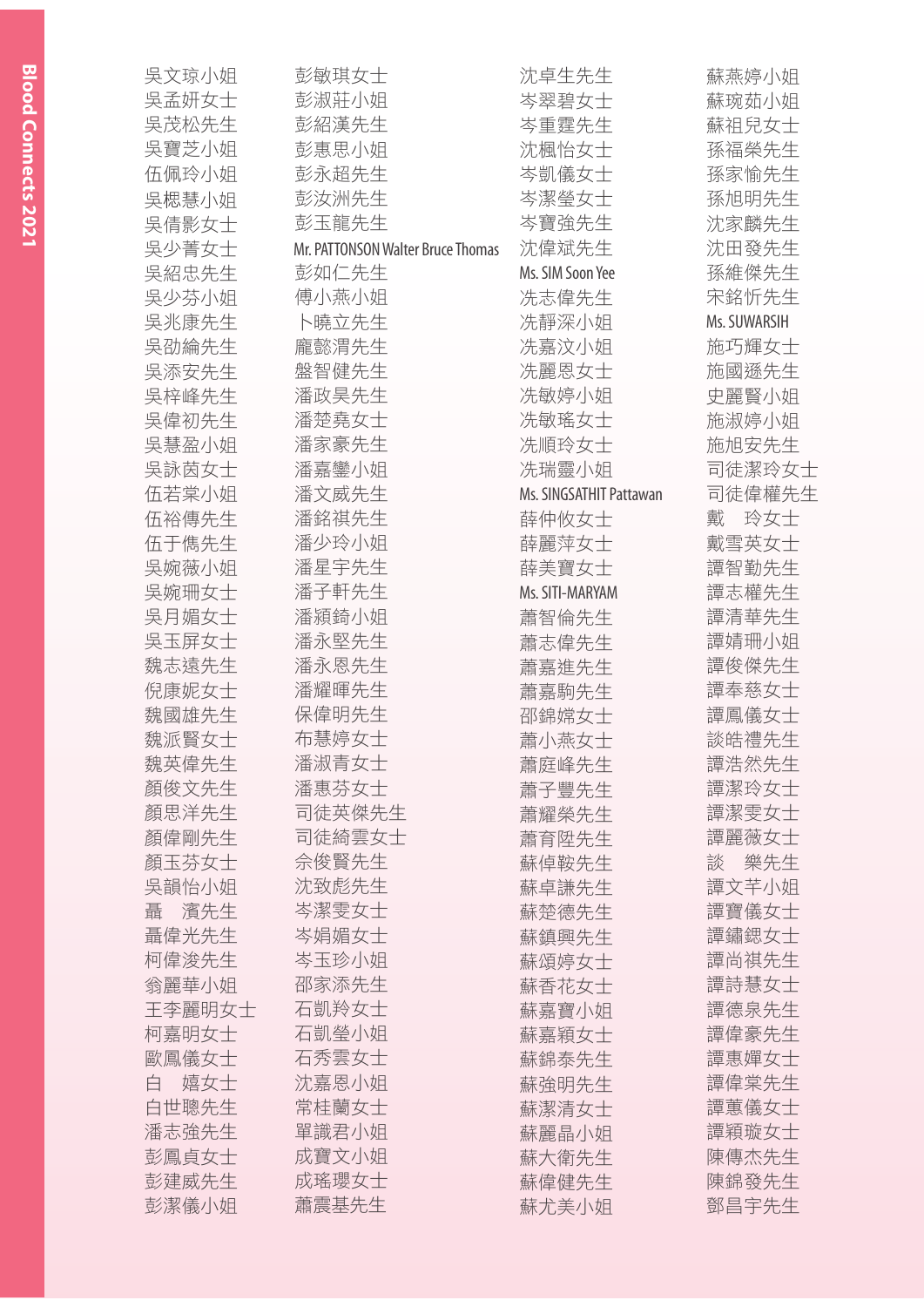| 鄧卓言小姐    | 唐美美女士 | 謝智雄先生                   | 尹仲源先生                                         |
|----------|-------|-------------------------|-----------------------------------------------|
| 鄧智洛先生    | 唐鋭標先生 | 謝俊傑先生                   | 尹仲偉先生                                         |
| 鄧志華先生    | 唐柏萱女士 | 謝俊傑先生                   | 温嘉恩小姐                                         |
| 鄧展芸先生    | 湯寶茵女士 | 謝家輝先生                   | 尹家兒小姐                                         |
| 鄧靜文小姐    | 湯秀琪女士 | 謝嘉恒先生                   | 温嘉潤先生                                         |
| 鄧翠瑩小姐    | 湯瑞美女士 | 謝啟隆先生                   | 尹啟賢先生                                         |
| 鄧震強先生    | 唐偉雄先生 | 謝錦強先生                   | 尹群愛小姐                                         |
| 鄧恒素女士    | 唐耀榮先生 | 謝建美小姐                   | 温寶玲小姐                                         |
| 鄧浩峰先生    | 蔡寶琼女士 | 謝潔心女士                   | 温華淳先生                                         |
| 鄧愷珊女士    | 蔡尚安先生 | 謝國豪先生                   | 温睿熙先生                                         |
| 鄧漢明先生    | 曾志強先生 | 謝琅琳女士                   | 黃潔齡女士                                         |
| 鄧啟謙先生    | 曾智奇先生 | 謝尚霖先生                   | Mr. WARNAKULA GURUNNANSELAGE Prasanna Sunimal |
| 鄧錦源先生    | 曾春玲小姐 | 謝樹鴻先生                   | 屈少保先生                                         |
| 鄧建南先生    | 曾頌謙先生 | 謝兆基先生                   | 文曉岳先生                                         |
| 鄧潔儀女士    | 曾頌文小姐 | 謝偉進先生                   | 屈綺雯女士                                         |
| 鄧鉅雄先生    | 曾巧怡女士 | 謝偉基先生                   | 胡穎琴女士                                         |
| 鄧文傑先生    | 曾浩賢先生 | 謝詠欣女士                   | 王梓霆先生                                         |
| 鄧美英女士    | 曾海充先生 | 詹啟佩女士                   | 黃澤衡先生                                         |
| 鄧筱箐女士    | 曾凱威先生 | 曹鉑賢先生                   | 彭莊聘小姐                                         |
| 鄧惠貞女士    | 曾家俊先生 | 曹遠橋先生                   | 黃卓盈女士                                         |
| 鄧譓珈女士    | 曾健詩女士 | 蔡皓忠先生                   | 黃芷峰先生                                         |
| 鄧榮志先生    | 曾敬鵬先生 | 蔡冠輝先生                   | 黃志豪先生                                         |
| 鄧穎恒先生    | 曾廣年先生 | 蔡明婉小姐                   | 黃智強先生                                         |
| 鄧永江先生    | 曾光樺先生 | 蔡宏檀先生                   | 黃智傑先生                                         |
| 鄧榮修先生    | 曾麗嘉女士 | 徐志德先生                   | 黃智銀先生                                         |
| 鄧永賢先生    | 曾敏婷小姐 | 徐頌雯小姐                   | 王志華先生                                         |
| 鄧艷清小姐    | 曾佩蘭女士 | 徐學成先生                   | 黃智偉先生                                         |
| 源先生<br>鄧 | 曾佩欣女士 | 崔輝緒先生                   | 黃志偉先生                                         |
| 鄧琬琪女士    | 曾秀麗女士 | 徐浩雲先生                   | 王志遠先生                                         |
| 鄧月玲小姐    | 曾承輝先生 | 徐啟昌先生                   | 黃正春先生                                         |
| 張振威先生    | 曾淳頎先生 | 徐雅琰女士                   | 王靜瑩女士                                         |
| 丁贊駒先生    | 曾倩婷小姐 | 徐碧燕女士                   | 黃祖暉先生                                         |
| 丁友毅先生    | 曾兆平先生 | 崔小慧女士                   | 王翠麗小姐                                         |
| 杜志豪先生    | 曾雪梅女士 | 徐偉源先生                   | 王敍鵬先生                                         |
| 涂俊康先生    | 曾垂華先生 | 徐永強先生                   | 黃俊軒先生                                         |
| 陶興偉先生    | 曾詩嫚女士 | 徐潤河先生                   | 黃俊佳先生                                         |
| 杜浩陽先生    | 曾德正先生 | 曾懿珊女士                   | 王振强先生                                         |
| 杜海生先生    | 曾天恩先生 | 董芝樺女士                   | 黃俊權先生                                         |
| 杜嘉琦女士    | 曾芷苓小姐 | 佟樹賢先生                   | 王竣昆先生                                         |
| 杜珮銀小姐    | 曾子悠女士 | 童偉鴻先生                   | 黃頌琳女士                                         |
| 杜尚明先生    | 曾偉倫先生 | 董緯樑先生                   | 黃<br>鋒先生                                      |
| 杜梓逸先生    | 曾雲彩女士 | 吳錦超先生                   | 黃喜才先生                                         |
| 杜慧妍小姐    | 曾宏基先生 | Mr. VOLKMER Hans-Jurgen | 王杏愉女士                                         |
| 陶耀邦先生    | 曾燕燕女士 | 韋海嘉女士                   | 黃巧珠女士                                         |
| 湯家偉先生    | 曾鋭熹先生 | 衛芷晴小姐                   | 王巧華女士                                         |
| 湯麗萍女士    | 曾毓明先生 | 温志雄先生                   | 黃顯揚先生                                         |
| 唐文玲女士    | 謝智聰先生 | 尹峻軒先生                   | 黃慶暢先生                                         |

**Blood Connects 2021**

**Blood Connects 2021**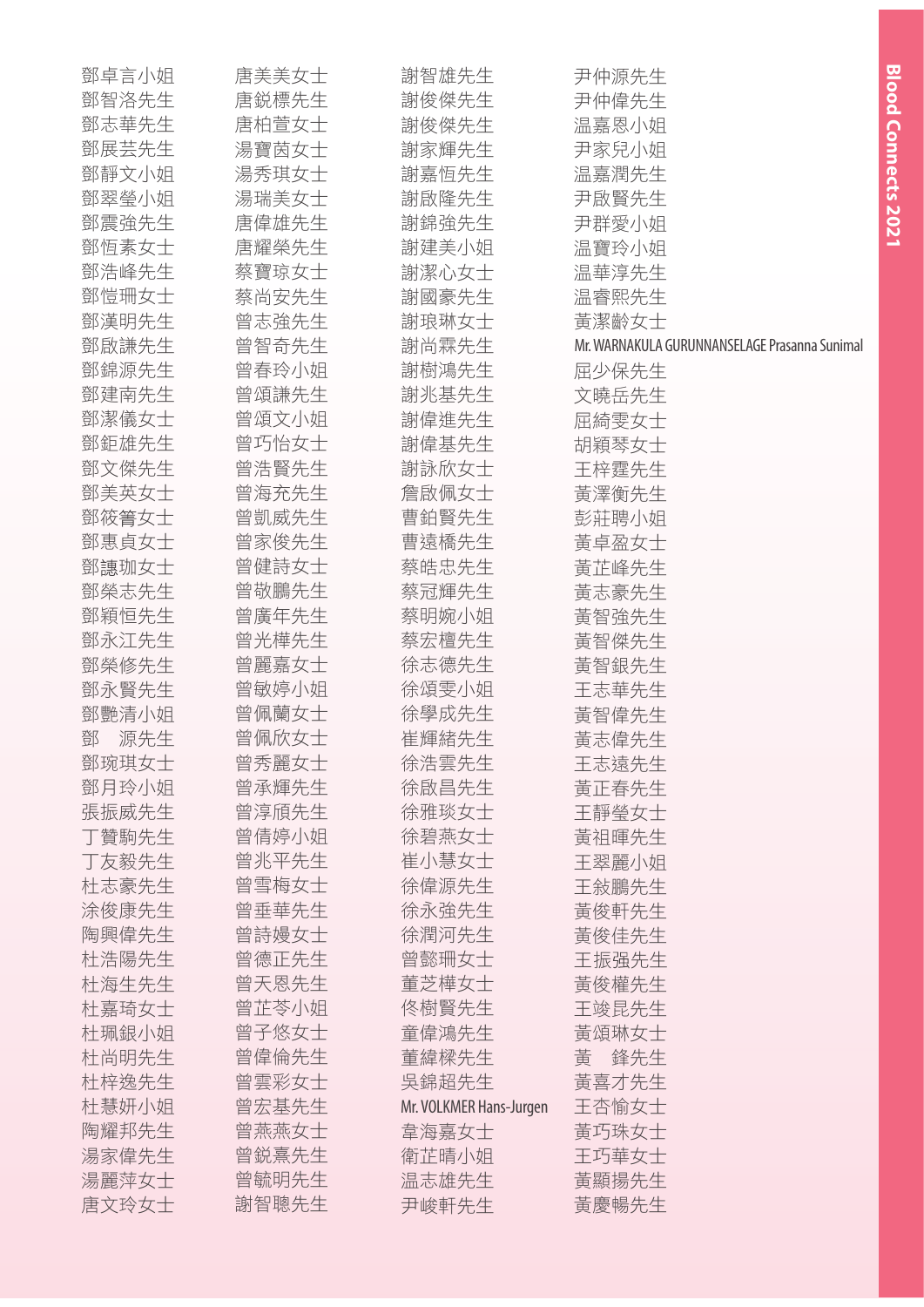| 黃浩文先生    | 黃茂德先生 | 黃偉文先生    | 徐咏梅女士 |
|----------|-------|----------|-------|
| 王賀年先生    | 黃美香女士 | 黃惠儀女士    | 任子豪先生 |
| 黃海燕女士    | 黃美貞女士 | 黃偉賢先生    | 任永良先生 |
| 黃學敏女士    | 王美蓮女士 | 黃韻芬女士    | 甄祖建先生 |
| 紅女士<br>王 | 黃美華女士 | 穎小姐<br>黃 | 殷鳳圓女士 |
| 黃家暢先生    | 黃美恩女士 | 黃穎嫻女士    | 甄寶瑩小姐 |
| 黃家麒先生    | 黃美儀女士 | 黃永雄先生    | 甄成鴻先生 |
| 黃嘉莉女士    | 黃銘添先生 | 黃詠逑女士    | 楊嘉華女士 |
| 王嘉玲女士    | 黃銘恩先生 | 黃永強先生    | 姚永泰先生 |
| 黃家鑾小姐    | 黃夢樑先生 | 黃榮光先生    | 邱楚堯先生 |
| 黃嘉敏女士    | 黃雅欣女士 | 黃詠雪女士    | 邱仲科先生 |
| 黃嘉寶小姐    | 黃雅瑩小姐 | 黃友財先生    | 丘凱怡女士 |
| 黃嘉倩女士    | 黃念恩女士 | 黃綺涂小姐    | 尤建興先生 |
| 黃嘉慧小姐    | 黃愛嘉小姐 | 黃艷芬女士    | 邱貴梅女士 |
| 黃嘉儀女士    | 王愛莉女士 | 黃燕葳先生    | 游萬林先生 |
| 黃嘉儀女士    | 黃碧蓮女士 | 王燕玉女士    | 邱佩玲女士 |
| 王繼興先生    | 黃碧嫦女士 | 干<br>瑛女士 | 游淑貞女士 |
| 王金輝先生    | 黃秉華先生 | 王影群小姐    | 邱梓麟先生 |
| 黃金鳳小姐    | 王寶祺先生 | 黃盈盈女士    | 尤弘剛先生 |
| 黃錦麟先生    | 黃沛浩先生 | 王耀光先生    | 丘穎詩女士 |
| 黃錦汶先生    | 黃培榮先生 | 王耀明先生    | 丘玉芯女士 |
| 王錦波先生    | 黃爍勤小姐 | 黃耀斌先生    | 叶 冰女士 |
| 王錦恩女士    | 黃成龍先生 | 黃堯燊先生    | 嚴叔清先生 |
| 黃麒瑀女士    | 黃水金先生 | 黃雨芳先生    | 楊志文先生 |
| 黃健朗先生    | 王仕豪先生 | 黃宇軒先生    | 楊展豪先生 |
| 黃健堂先生    | 黃錫文先生 | 黃宇翰先生    | 楊靜如小姐 |
| 黃景峰先生    | 王先得先生 | 黃源坤先生    | 楊駿捷先生 |
| 黃敬禕先生    | 黃少莊先生 | 黃婉薇小姐    | 楊宗潮先生 |
| 黃潔儀小姐    | 黃少嫻女士 | 黃阮婷女士    | 楊顥恩小姐 |
| 黃桂蘭小姐    | 黃兆崙先生 | 黃玉麟先生    | 楊家明先生 |
| 黃君彥先生    | 黃紹文先生 | 王玉美女士    | 楊計福先生 |
| 王國堅先生    | 黃少玉女士 | 王玉英女士    | 楊健輝先生 |
| 黃國明先生    | 王素儀女士 | 王江惠諫女士   | 楊健偉先生 |
| 黃國添先生    | 王瑞麟先生 | 胡棨虹先生    | 楊潔玲女士 |
| 黃國偉先生    | 王新鳴先生 | 胡美嫦女士    | 楊麗妍小姐 |
| 黃幗欣女士    | 黃詩慧小姐 | 胡柏澔先生    | 楊文雄先生 |
| 黃廣華先生    | 王詩偉先生 | 胡庭傑先生    | 楊明燕女士 |
| 黃麗芳女士    | 黃德聖先生 | 胡靖嘉小姐    | 楊藹凝女士 |
| 黃麗儀女士    | 王德森先生 | 胡凱玲小姐    | 楊鵬開先生 |
| 黃麗儀小姐    | 黃德儀女士 | 鄔燕珊小姐    | 楊佩歡女士 |
| 黃蘭芬女士    | 王子祥先生 | 胡加如女士    | 楊秀敏女士 |
| 黃莉莉女士    | 黃惠珠女士 | 胡國熙先生    | 楊秀鵬先生 |
| 黃敏聰先生    | 黃偉雄先生 | 胡寶禅小姐    | 楊少珊女士 |
| 黃文禮先生    | 黃渭淦先生 | 胡新宇先生    | 楊淑儀女士 |
| 王敏怡女士    | 黃偉光先生 | 伍穎詩小姐    | 楊德偉先生 |
| 黃敏兒小姐    | 黃慧汶女士 | 胡苑霞女士    | 楊德威先生 |
| 黃茂洲先生    | 黃慧雯女士 | 肖繼成先生    | 楊德旺先生 |